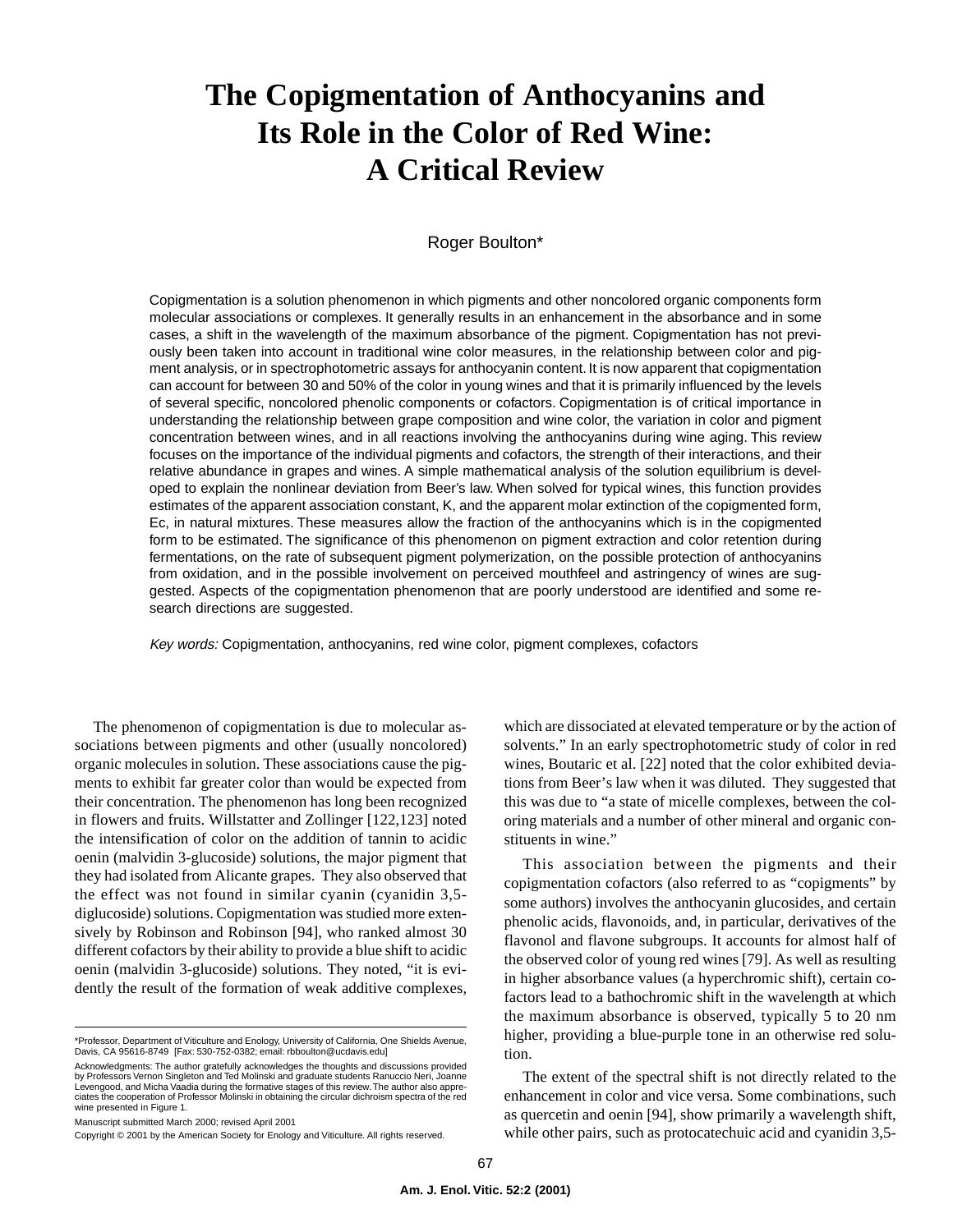diglucoside, show primarily a color enhancement [5]. In general, most combinations display both of these features to some extent [5,11-14,72], and there is presently no known relationship for the prediction of these effects. The earlier reviews of copigmentation by Osawa [83] and Mazza and Brouillard [72] provide additional examples.

The potential color enhancement is fixed for a given pigmentcofactor pair and the observed color in solution depends on the concentration of pigment, the molar ratio of cofactor to pigment, pH, the extent of nonaqueous conditions, and the anions in solution. In most natural mixtures such as juices and wines, it is expected that there will be competition between the various cofactors and pigments with some kind of preference or order for these associations.

There appears to be a minimum concentration of anthocyanin (approximately 35 µM) before significant copigmentation is detectable [4, 68]. This corresponds to 18.5 mg/L as malvidin 3-glucoside, so most red wines (300 to 500 mg/L) are expected to be in the concentration range of significant copigmentation while most blush and rose wines (5 to 50 mg/L) are not. That is why the blue and purple tones are absent in these wine types, yet the red wines made from the corresponding grapes can often display this trait.

The color exhibited by the anthocyanins when they are in these copigmentation complexes can be severalfold that of the free form, and the actual enhancement depends primarily on the nature of the pigment, the cofactor, the ratio of cofactor to pigment, and the pH. The equilibrium nature of this complex formation leads to a nonlinear relationship between color and concentration when diluted, leading several authors [22,105,107,110] to note that red wines do not obey Beer's law. The copigmentation complex is easily disrupted by dilution with a model wine buffer, with the components of the complex returning to their free pigment and cofactor forms in order to satisfy a new equilibrium position. This feature can be used to distinguish the color due to copigmentation from that due to the monomeric and polymeric pigments and has now been introduced into a more comprehensive assay for the color of solutions such as wine [19] that exhibit copigmentation. Somers and Verette [109] have referred to this loss in color due to dilution as the "color synergism factor," but there has been no attempt to include it into the earlier assay [107], even though it significantly affects the estimates of the anthocyanin content.

In young red wines made from *Vitis vinifera* grapes, copigmentation seems to result in both a higher pigment concentration and an enhancement in the color of those pigments. The color enhancement has been found to be between two and ten times that expected from the pigment alone, with typical values being four and six times (Boulton, unpublished data). Both effects seem to be pronounced in the juices and wines of the Teinturier cultivars (for example, Gamay Teinturier, Alicante Bouschet, Rubired, Salvador, Centurion, and some of the red Oberlin crosses) and some non-*vinifera* grapes (such as Noble and Concord). The colors of most berry juices and jams (for example, cranberries, raspberries, blackberries, and blueberries) owe much of their intensity, purpleness, and blueness to the combined effects of mildly acidic pH and copigmentation. Unfortunately, there are few published studies of the levels and nature of the cofactors in these juices. The effect of added chlorogenic acid on the color of strawberries and chokeberries has been demonstrated and the effect of pH on the color due to copigmentation investigated [124]. They found similar responses to those observed in Cabernet Sauvignon wines [70], that is, a local maximum in copigmented color at a pH of 3.3.

Although most of the solution studies have been with monomeric phenols and anthocyanins, other components that have been suggested to have copigmentation effects are Cglycosylxanthones, pectin, and tannin preparations [89]. Other studies [97] have shown that Concord grape seed extract, sugars, protein and iron, tin, or zinc ions had no significant effects on the color of malvidin 3,5-diglucoside solutions at pH of 3.20. It is not clear if the effects attributed to some materials are due to the impurities of monomeric components such as catechin or galacturonic acid that might be present in the natural preparations employed in some of these studies. Some winemakers and researchers believe that it is the tannins in red wine that are responsible for the complexing of anthocyanins and deeper color. However, there has yet to be a clear experimental demonstration of this belief.

#### **The Self-Association of Anthocyanins**

A subset of the interactions involving anthocyanins is the case of self-association of molecules in relatively concentrated (>1 mM) solutions [5,58,60-62,63,75,83,111,120]. That might be expected due the effectiveness of the most flavonoids as copigmentation cofactors and the features of aromatic hydroxy, carbonyl, and sugar groups at certain key positions that they have in common with many of the anthocyanins.

Asen et al. [5] reported that by self-association, cyanidin 3,5 diglucoside solutions at 5 mM displayed twice the expected color (200 times that of the 50 µM solution) at pH values of 3.16, 4.12, and 5.10. This can be compared to the copigmentation effect in equimolar solutions (5 mM) of cyanidin 3,5-diglucoside and quercitrin, which gave three times the expected color (300 times that of the 50 µM solution) under the same pH conditions. Unlike copigmentation, self-association is characterized by a hypsochromic shift in the wavelength of the absorbance maximum, that is, toward shorter values [49,60,62].

Hoshino et al. [59,60,62] in studies of various glycosides of malvidin concluded that malvidin 3-glucoside showed less effect of concentration on its circular dichroism (CD) pattern and was therefore less capable of self-aggregation than the 3,5 diglucoside at a pH of 7. That is significant when comparing much of the work that has been performed using the 3,5 diglucoside in both self-association and copigmentation studies. The CD patterns of this self-association display a split into two broad peaks, one positive, the other negative, and both in the colored region of the spectrum. This pattern occurs at pH of 7 [60] and pH of 1.0 [57] with several anthocyanins. These CD spectra have been interpreted as evidence of molecular stacking along either a left- (or a right-) handed helical axis [60-62].

The relationship between anthocyanin concentration and solution color in the case of self-association differs from that of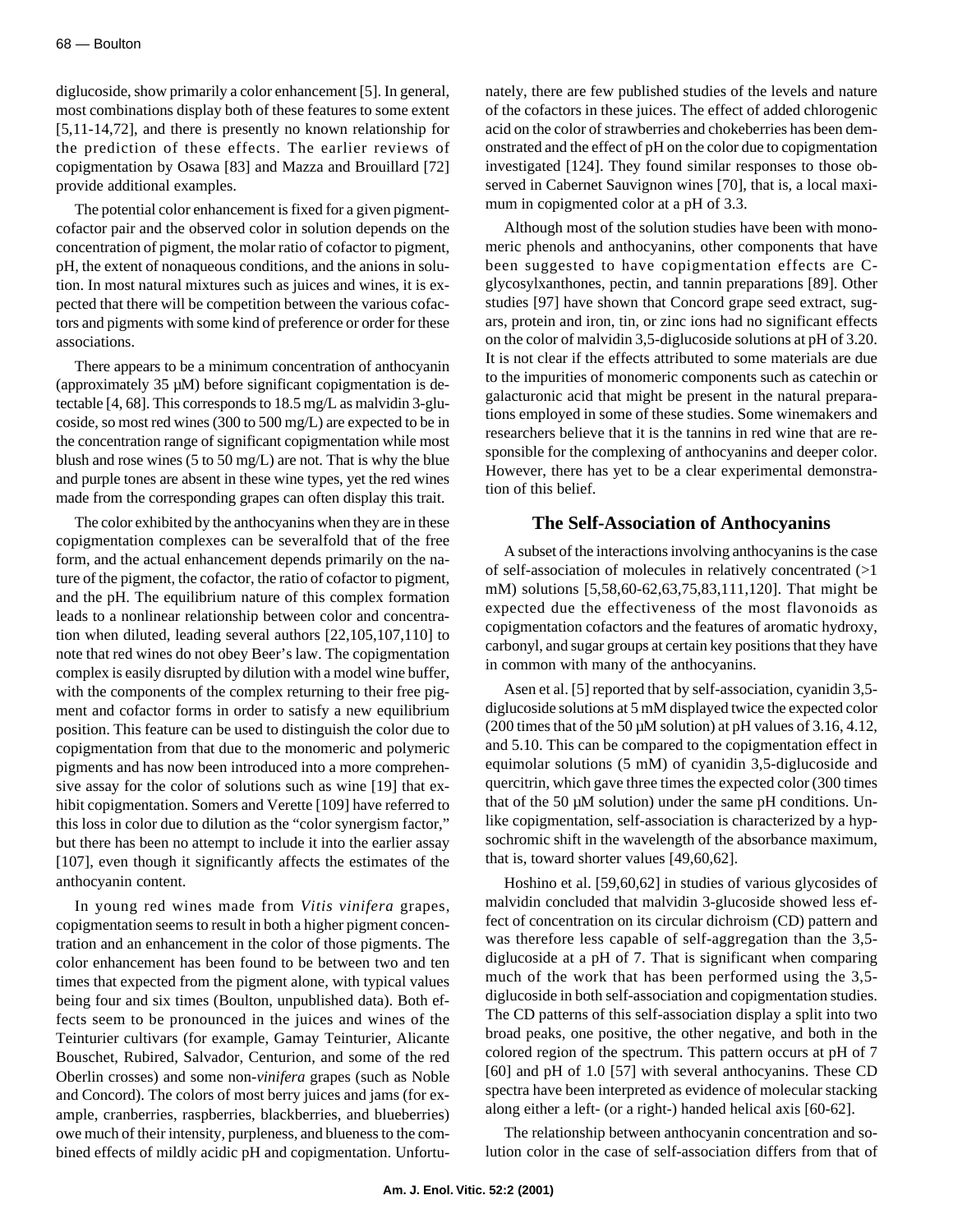copigmentation. It is expected that the equilibrium and color response in self-association would be second order in nature, while for copigmentation it would be first order with respect to the anthocyanin concentration. Timberlake [111] has shown similar self-association in an aqueous solution of malvidin 3-glucoside at pH=3.5, displayed a second order increase in color over a tenfold concentration range, estimated to be from 85 to 850 mg/L. This data can be fitted by a second order association between pigment molecules with an association constant of approximately 1000 M<sup>-1</sup>. Similar measurements in 12% ethanol solutions, or with acylated forms of this pigment, do not appear to have been conducted. The effect of ethanol on the self-association equilibrium is unknown, and there is no report of a bathochromic shift in these self-association studies.

The ability of some anthocyanins to act as cofactors for other anthocyanins, better described as copigmentation rather than selfassociation, has been demonstrated by Nakayama and Powers [78] and Miniati et al. [75]. The later study reported the color enhancement of a mixture of the 3,5-diglucosides of pelargonidin, cyanidin, and malvidin, each at 75 µM, in water and 10% v/v ethanol solutions. At pH=3.5, the enhancement in absorbance was only 5% in water, but in the ethanol solution, it was found to be 18%. This higher response in ethanol solutions could be due to more extensive association or a larger extinction coefficient of the copigmented forms, or both.

Somers and Evans [108] considered self-association to be responsible for much of the non-Beer's law behavior and proposed dimers linked through the 4 and 8 positions of adjacent anthocyanins to explain the purple color found in many red wines. However, neither self-association nor dimer formation can explain the absence of purpleness in some red wines with medium and high anthocyanin concentrations. These hypotheses are now discounted by the strong instrumental evidence for copigmentation stacking and positive bathochromic shifts due to the cofactors in copigmentation equilibria.

#### **Pigment-Metal Complexes**

Copigmentation is also different from the formation of colored complexes between some anthocyanins and certain metal cations such as Al, Fe, Sn, and Cu at levels of 10 mg/L [50,94, 100, 118] and borate [100]. The ability to form such complexes is related to an ortho-dihydroxyl arrangement on the B ring, so that while the glycosides of cyanidin, delphinidin, and petunidin can form, those of malvidin, pelargonidin and peonidin cannot [46,100]. The work of Dangles et al. [32] and Elhabiri et al. [37] has shown that pigment complexes involving aluminum have a color maximum at pH of 4.5, and this can distinguish it from the pH response of either anthocyanins alone or those in copigmented associations. Since malvidin 3-glucoside is the major anthocyanin in most *vinifera* grapes, it is unlikely that pigment-metal complexes play any significant role in the color of their wines.

The blue color of blueberries (*vaccinium* sp.) is associated with aluminum complexes of otherwise red anthocyanins [83]. The blueness and color intensity of juice and wine from some hybrid grapes such as Concord have been attributed to such metal complexes [67], as cyanidin 3,5-diglucoside, and the diglucosides in general, are less ionized (and therefore, less colorful) than the monoglucosides at wine pH. However, it is quite possible that the difference in color noted by these authors could be due to copigmentation as well as metal-pigment complexes. There is presently no evidence that the levels of these metal cations in wine are at all correlated with the levels of copigmentation or the dilution-sensitive aspect of red color [74], and this will not be considered further in this review.

## **The Nature of the Copigment Complex**

While there is only limited understanding of the physical nature of the association in solution, the concept of hydrophobic and  $\pi$ - $\pi$  interactions causing planar stacks [60-62] is presently favored, while earlier researchers had considered hydrogen bonding to be significant [5,113]. The role of functional groups seems to be due to their  $\pi$ -cloud interactions and steric hindrance of stack formation. Much of this picture has been elucidated by the application of circular dichroism (CD) and proton nuclear magnetic resonance (1 H-NMR) methodologies that provide instrumental evidence of  $\pi$ - $\pi$  interactions, similar to those found in nucleoside stacking [96].

Circular dichroism is measured by noting the difference in absorbance when two beams of circularly polarized light are passed through a solution [47,96]. One beam has a right-handed rotation while the other has a left-handed rotation at each wavelength. It has proven to be useful in detecting modifications in chiral properties due to molecular interactions such as clustering and stacking. The application of CD has been able to establish evidence of stacking, and the interpretation of left- or righthanded spiral stacks can be made from the sign of the first and second Cotton effects [60]. At a pH of 7.0, these authors proposed right-handed spirals for the self-association stacks of pelagonin and cyanin and left-handed spirals for malvin, peonin, and delphin [60,62]. This pattern is altered under acidic conditions (pH=1.0), and all of the 3,5-diglucosides show negative first Cotton effects and, hence, left-handed spiral patterns [57] for selfassociation. These authors also showed that the addition of a flavone (flavocommelin) to commelin solutions altered the CD spectrum and suggested a one-to-one stacking under these copigmentation conditions [45].

We have determined what appear to be the first CD spectra of a red wine at pH values of 3.6 and 1.0 (Molinski and Boulton, unpublished data), shown in Figure 1. The first important fea-



**Figure 1** Measured CD visible spectrum of a young Merlot wine at natural and low pH.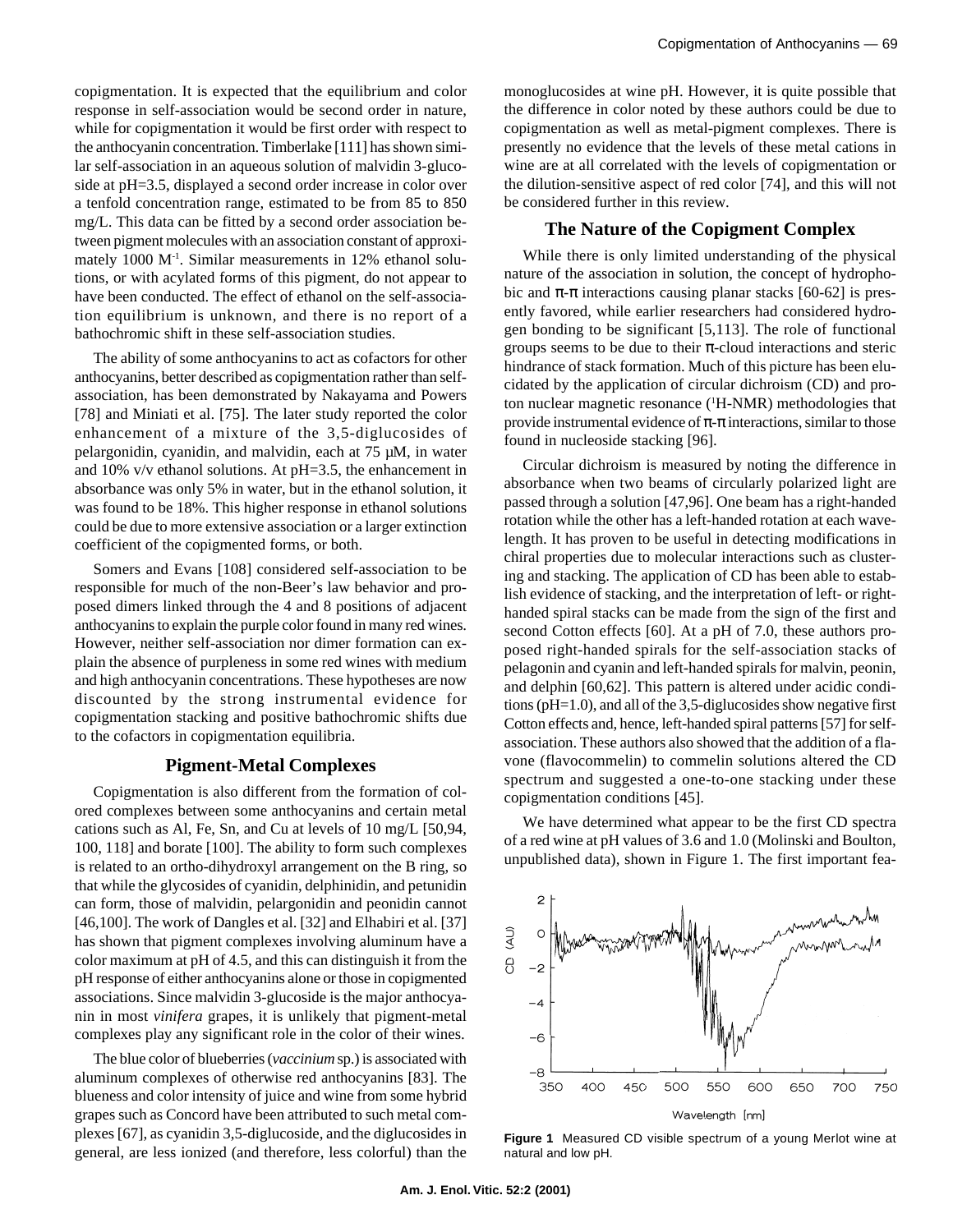ture is the presence of only one negative peak with a minimum at 550 nm in contrast to the two split (opposite) peaks, which characterize self-association. The larger negative difference at pH =1.0 indicates that copigmentation stacking exists and it is far more extensive than under wine conditions. (The presence of copigmentation at this pH would not be expected based on a number of studies, discussed in more detail below). The negative values in the region 500 to 600 nm indicate negative first Cotton effects and, therefore, left-handed spiral copigmentation stacks would be expected. The jagged curve in the 500 to 520 nm regions may be due to the mixture of pigments and cofactors in the stacks (or mixtures of stacks) within this wine. The spectra are different from those observed for the self-association in model solutions [57,60,62], where both positive and negative deviations in the CD spectrum are observed. This is the strongest instrumental evidence yet that copigmentation rather than self-association is responsible for the enhanced, nonlinear color contributions in red wine.

The application of proton NMR has provided further insights into the forms of the anthocyanin equilibria that are involved in such stacks and the shifts that have enabled the association constants of the dimer stack to be estimated. For the case of malvidin 3,5-diglucoside [56,57], the forms involved in the stacking are neutral and ionized quinoidal bases at neutral pH and the association constants were estimated to be 1800 and 400 M-1, respectively. A recent study [63], applying the same techniques with malvidin 3-glucoside at acidic pH values, has further developed the picture by distinguishing two chalcone entities, the E (*cis*) and Z (*trans*) chalcones. The authors concluded that the flavylium cation and the Z-chalcone are the stacking forms with a self-association constant of 3700  $M<sup>-1</sup>$  for the cations and 3080  $M<sup>-1</sup>$  for the cation-chalcone copigmentation. This study also estimated the inter-conversion constant for the E and Z chalcone forms and found that the association constants, especially that of the flavylium cation ionization, were concentration dependent. The apparent pKh values ranged from 3.0 (at 0.14 mM) to 3.4 at (0.68 mM) compared to that reported of 2.6 [23,24]. At wine conditions of 200 to 800 mg/L of anthocyanin, these values would be even higher, causing much more of the flavylium cation to be present at wine pH. This finding has an important effect on the use of methods for estimating anthocyanin content, which are based on color measurements, and the need for the pH and ionization functions to be included in them. The corresponding proton NMR studies have yet to be performed on model solutions containing anthocyanins and copigmentation cofactors, such as catechin, myricetin, and quercetin derivatives.

Techniques for the measurements of the size distribution of these copigmentation stacks or aggregates do not appear to exist. The associations will be referred to hereafter as stacks since planar stacking was previously suggested for copigmentation [45] and for the self-association of malvidin 3,5-diglucoside [56,61]. Based on NMR measurements, Hoshino proposed that discrete spiral stacks containing 10 molecules each could be formed, given an angle estimate of 20 degrees. The possibility of perfectly superimposed stacking has been eliminated based on the observed CD patterns which require some angle between adjacent molecules [56].

While the stoichiometry of many copigmentation aggregates seems to be approximately 1:1 between the anthocyanin and the cofactor, a distribution of stacks ranging from 2 to 10 sheets each might be expected. With few exceptions (arginine and histidine,  $CH-\pi$  interactions), all of the significant cofactors have at least one benzene ring in their structure ( $\pi$ - $\pi$  interactions). The stronger cofactors are typically flavonoid derivatives that contain 3 to 6 hydroxyl groups, with the strongest of them being the 4 position flavones [5,31], based on studies with 3,5-diglucoside anthocyanins. The strongest known cofactors have electron withdrawing groups in the rings, which would favor the face-to-face stacking arrangement.

In an alternative view, Asen et al. [5] considered hydrogen bonding and Williams and Hrazdina [121 have proposed interactions that are end-to-end in nature, typically between the quinoidal oxygen of the anthocyanin and the vicinal dihydroxy of the cofactor. There are, however, no convincing instrumental measurements to support these arrangements, and the changes in the energy states of the molecules would have to be somewhat localized and inductive in nature. The end-to-end configuration is more akin to the carbonyl and oxy anion complexes with metal chelation of Al [32] or with CH- $\pi$  interactions [82] but not the planar vertical stacking, based on  $\pi$ - $\pi$  interactions. As the strongest known cofactors are the flavones (myricetin, kaempferol, and quercetin and their derivatives) and the 6 C- and 8 C-glucosyl apigenins (the vitexins and orientins), it is difficult to see how these substitutions into the benzene ring can be compatible with induction effects that would enhance the end-to-end configurations.

At present, there are no quantitative relationships between molecular structure, chiral properties, and either the bathochromic shift in maximum wavelength or the enhanced extinction coefficients that are observed in these solutions. Recent advances in molecular modeling, even for spatial arrangements in vacuum, would appear to be promising in terms of the prediction of likely molecular orientations as the cofactor and pigment approach each other, and the resultant excitation of energy states that might be related to the extinction and wavelength changes. Research into the role of solvent molecules on such structures and interactions has also significantly advanced in the past decade and adds to the interest in considering such approaches in the future. These methodologies would provide a far more convenient way of screening a wide array of components as potential cofactors as well as beginning to build models of mixture interactions and the effects of nonaqueous solvents. The obvious approach, using model solutions, has been limited for many years by the expense or unavailability of many natural cofactors and the difficulty of isolating rare and trace components from natural mixture such as grape juice or wine.

In recent studies of copigmentation [79], it was noted that the UV absorbance (280 nm) of the total phenolics in wine also undergoes a change with dilution and time, suggesting that there might be similar but more general associations between the phenolic components that influence their spectral properties. This effect, while much smaller than that observed with the anthocyanins and of no visual impact, usually leads to about a 20% loss in the absorbance at 280 nm over a three-hour period. This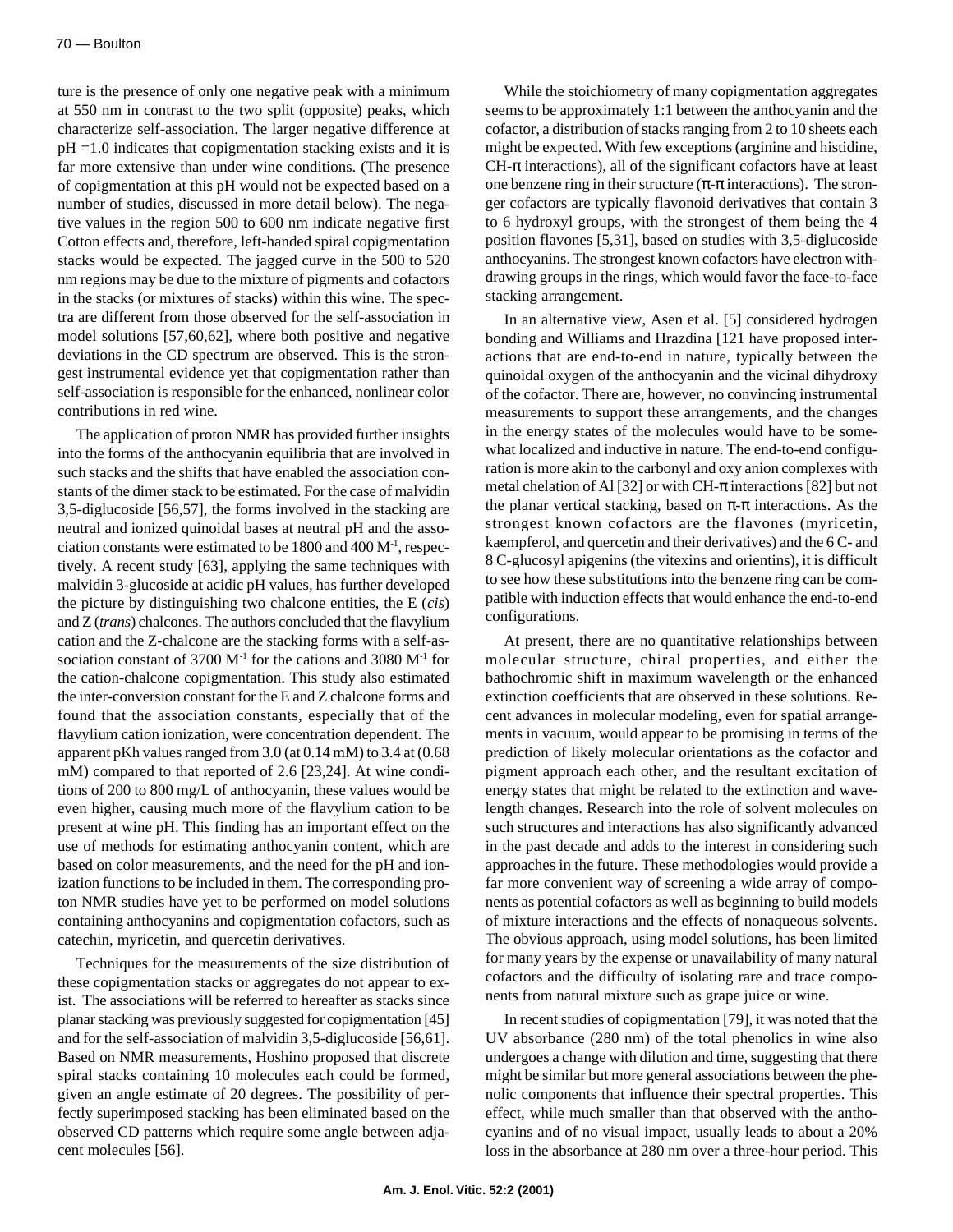finding supports the view of a more general phenomenon of aggregation or stacking between cyclic molecules (such as sugars, phenols, terpenes, benzyl derivatives, and pyrazines) in solutions (and in wines). Such a phenomenon might influence other physical and chemical properties such as the headspace concentrations (due to the solution activity and volatility) of certain molecules, the activity of these components in oxidation and polymerization reactions, and the binding of components or complexes to taste receptors and, therefore, the perception of astringency, bitterness, and a range of flavor components.

## **The Nature of the Cofactor**

Early studies of copigmentation with grape pigments noted that "tannin" additions modified the color of oenin (malvidin 3 glucoside) solutions, shifting it toward a blue rather than the more usual red appearance [122,123]. Robinson and Robinson [94] reported ethyl gallate, aesculin, and "tannin" had a strong effect on the bluing of oenin from grapes. Gentisic and protocatechuic acids, vanillin, and quercetin had a moderate effect, and tyrosine, arbutin, salicylic and p-hydroxybenzoic acids, and catechin had only a slight bluing effect. Gallic acid was reported to act similarly [68], but the addition of quercetin, chlorogenic acid, or methyl gallate had no significant effect on the spectra of cyanidin 3-glucoside. These findings, while somewhat confusing, simply illustrate the importance of the anthocyanin concentration and the particular pigment-cofactor pair in observing these effects. Further, chlorogenic acid and quercitrin are known to be good cofactors with cyanidin 3,5-diglucoside at pH of 3.25 [5], and this suggested a poorer response of the cyanidin 3-glucoside to copigmentation under certain conditions. Rutin (quercetin 3-rhamno-glucoside) at 12 mM was shown to be a good cofactor for malvidin 3,5-diglucoside at pH of 3.20, providing about a fivefold increase in color to 1 mM pigment solutions [97]. This study also found that grape seed extract and sugars provided insignificant copigmentation effects under juice and wine conditions. A summary of the more significant studies that will be discussed in further detail below can be found in Table 1.

The most comprehensive investigation of the enhanced color response due to the presence of individual cofactors is that by Asen et al. [5]. They determined the color enhancement (at 520 nm) and shift in wavelength of the absorbance maximum (from 520 nm) in aqueous solutions containing a 3:1 molar ratio of cofactor to cyanidin 3,5-diglucoside, at pH 3.25. They found that the cinnamic acids (caffeic, coumaric, chlorogenic, sinapic, and ferulic) provided enhancements of approximately 60 to 70% with little shift in the wavelength of the maximum absorbance. By comparison, the quercetin glycosides (rhamnose and glucose) caused shifts of 15 to 20 nm and enhancements of 150 to 200% in absorbance. Some of the most potent of the cofactors studied were the 6 or 8 carbon glucosides of tri-hydroxy and tetra-hydroxy apigenin, respectively known as vitexin (and iso-vitexin) and orientin (and iso-orientin). These cofactors gave absorbance increases of 300 and 400% with shifts in wavelength maximum of 15 to 20 nm, like the flavones, when in solution with a 3:1 excess of the cofactor. (It is interesting to note that these components were first isolated from grape leaves several years earlier and were thought to be phytoalexins [119].) A related report

of the flavone and flavonol levels in the leaves of several *vinifera* cultivars is that by Hmamouchi et al. [55]. Similar comparisons of many cofactors have been reported by Haslam [48], Chen and Hrazdina [31], and more recently by Cai et al. [30], Mistry et al. [76], and Liao et al. [71]. Dramatic enhancements in absorbance are found as the ratio of cofactor to pigment (cyanidin 3,5-diglucoside) is increased, but these are quite specific to the cofactor.

Some of the literature involving the color in red wines has noted "tannin" binding with pigments, and it has become an essential feature of some descriptions of color equilibria [41- 43,86,102]. While the term *tannin* was used by Willstatter [122,123] and Robinson and Robinson [94] to describe tests for pigment responses, it may have been a crude extract that contained significant levels of monomeric cofactors and dimers, which may be responsible for the effects observed. Ribereau-Gayon [89] reported increases in the color intensity when anthocyanin solution was added to one containing "tannins" from pine bark, considered to mirror the situation in wines. The increase in color intensity is due solely to the carryover into absorbance at 520 nm due to the brownness of the tannin preparations used, and there is no evidence of color enhancement in these solutions. Scheffeldt and Hrazdina [97], however, found a very poor color response when a grape seed extract was added to 200 µM malvidin 3,5-diglucoside at a pH of 3.2. This extract would undoubtedly contain significant levels of grape seed tannin and be classified as "tannin" in most tests. It is important to note that virtually all studies of copigmentation phenomena have focused on the monomeric components as cofactors and that there does not appear to be any evidence in model solutions of polymeric phenols (tannins) being copigmentation cofactors.

There has been some suggestion that components from new oak barrels can lead to color enhancement, but it is not clear if this is simply due to adsorption of free sulfur dioxide onto freshly charred surfaces or to some extraction of components that are acting as copigmentation cofactors and complimentary to those already present in the wine. There is evidence that significant amounts of anthocyanins can be adsorbed onto the surface of new oak casks [89] and that any copigmentation effect would have to overcome this effect to show a net increase in color. Part of the confusion may have arisen from the use of the sum of the absorbances at 420 nm and 520 nm [110], as a measure of color intensity. With this measure, any compound that contributes to an increase in "brownness" would be considered in some definitions to increase the "color." Measurements of copigmentation (rather than color density) after the addition of tannin fractions and extracts, from both grape seed and oak wood sources, either in model solution mixtures or directly in young wines should be conducted to clarify this situation.

Perhaps the strongest case against the role of polymeric phenols being involved in the copigmentation of red wines comes from a recent study of almost 100 wines, using partial least squares methodologies, in which more than 95% of the variation in the copigmented color could be accounted for by considering only monomeric phenols as cofactors [36]. This result implies that the variation in copigmentation that can be accounted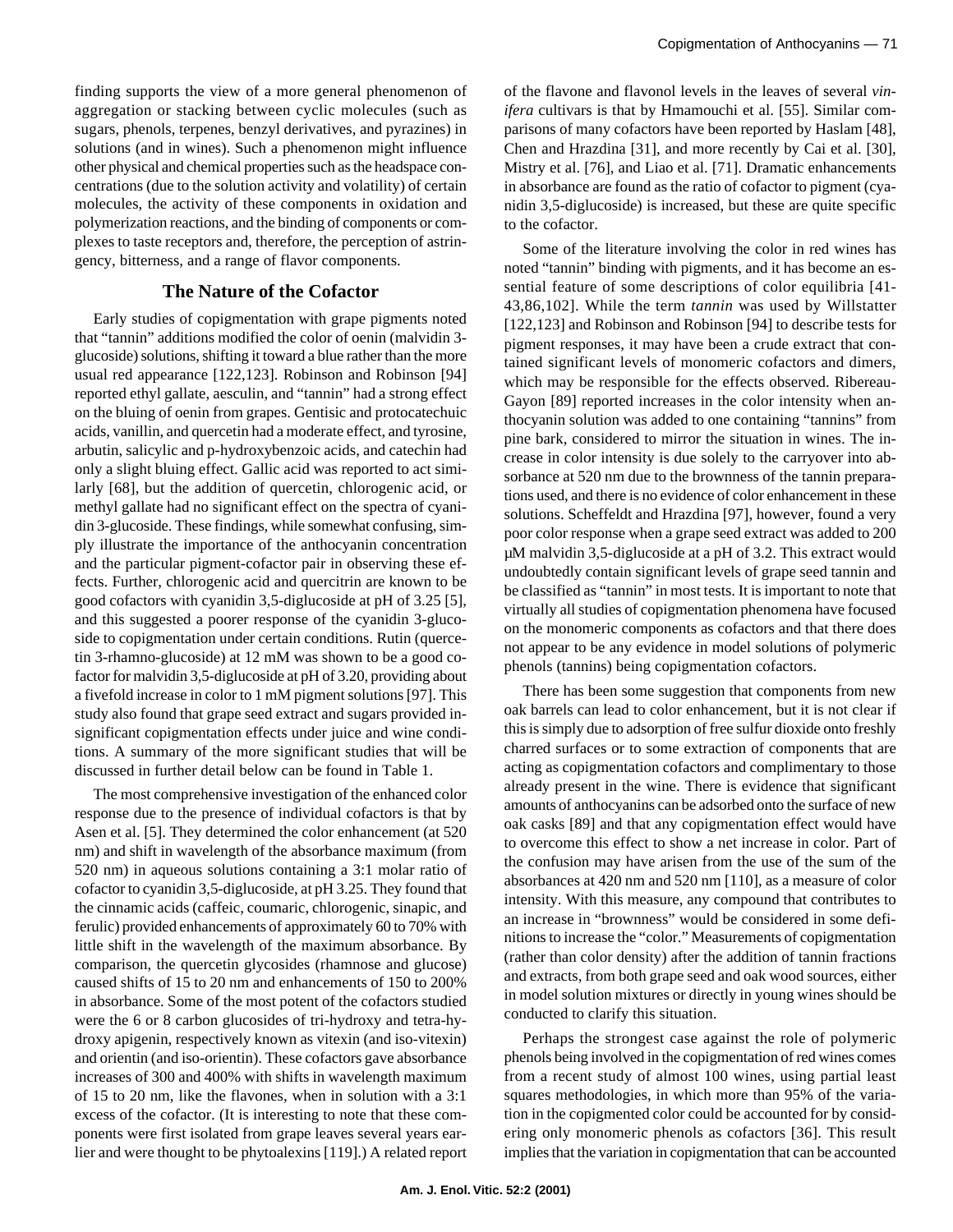| Author(s) and date                 | Anthocyanin and cofactor                                                                                                         | [Anthocyanin]                                                                    | <b>Buffer system</b>                                          | <b>Comments</b>                                                                                                                                                                                                             |
|------------------------------------|----------------------------------------------------------------------------------------------------------------------------------|----------------------------------------------------------------------------------|---------------------------------------------------------------|-----------------------------------------------------------------------------------------------------------------------------------------------------------------------------------------------------------------------------|
|                                    |                                                                                                                                  | and<br>cofactor/ pigment<br>ratio                                                |                                                               | Enhancement,<br>$(A-A_0)/A_0$ (%)                                                                                                                                                                                           |
| Asen et al. 1972 [5]               | Cyanidin 3,5-diglucoside and<br>30 cofactors (amino, benzoic<br>and cinnamic acids, flavan-<br>3-ols, flavonols, flavones)       | 6 mM<br>Ratio of 3.0                                                             | Citrate-phosphate<br>$pH = 3.32$                              | Enhancement of 20% arginine, proline,<br>benzoic acids, 60 to 80% caffeic acid,<br>catechin, 220 to 240% quercetin and<br>kaempferol glucosides, 467% swertisin.<br>Wavelength shift (0 to 33 nm).                          |
| Asen et al. 1972 [5]               | Delphinidin 3-glucoside, 3,5-<br>diglucosides of pelargonidin,<br>cyanidin, peonidin, petunidin,<br>and malvidin with quercitrin | 2 mM<br>Ratio of 3.0                                                             | Citrate-phosphate<br>$pH = 3.32$                              | Wavelength shift (15 to 30 nm).<br>Enhancement of 200% to 560% for the<br>diglucosides, 10% for the monoglucoside.                                                                                                          |
| Asen et al. 1972 [5]               | Cyanidin 3,5-diglucoside and<br>quercitrin                                                                                       | 50 µM, 500 µM,<br>and 5 mM<br>Ratio of 1.0                                       | Citrate-phosphate<br>$pH = 2.12, 3.16,$<br>4.15, and 5.10     | Self-association effect 10% at 500 µM and<br>200% at 5 mM. Wavelength shift<br>independent of pH. No copigmentation<br>effect at pH 2.12 and 5 mM.                                                                          |
| Asen et al. 1972 [5]               | Cyanidin 3,5-diglucoside and<br>quercitrin                                                                                       | 5 mM, 7.5 mM, and<br>10 mM<br>Ratios of 0.1, 0.5, 1.0,<br>2.0, 3.0, 4.0, and 6.0 | Citrate-phosphate<br>$pH = 4.38$                              | Enhancement proportional to cofactor to<br>pigment ratio and increases more<br>than expected with pigment concentration.                                                                                                    |
| Scheffeldt & Hrazdina<br>1978 [97] | Malvidin 3,5-diglucoside,<br>malvidin 3-glucoside and their<br>acylated forms with rutin                                         | 200 µM<br>Ratios of 0 to 12                                                      | Tartrate-malate<br>$pH = 3.2$                                 | Enhancements of 1000% for 3,5-<br>diglucoside, 150% for 3-glucoside at<br>ratio of 12. Shifts of 45 nm at ratio of 12.                                                                                                      |
| Williams & Hrazdina<br>1979 [121]  | 3,5-diglucosides of cyanidin<br>and malvidin, some acylated<br>forms with rutin                                                  | 250 µM<br>Ratio of 12                                                            | Citrate-HCI for<br>pH 1.0 to 4.0                              | Enhancements of 500% at pH 1.0 and<br>ratio of 12. pH effects from 1.0 to 7.0.<br>Little acylation effect.                                                                                                                  |
| Chen and Hrazdina<br>1981 [31]     | Malvidin 3,5-diglucoside with<br>23 flavonoid and phloroglucinol<br>derivatives                                                  | 1 mM<br>Ratio of 4                                                               | Phosphate-citrate<br>$pH = 3.2$                               | Enhancements of 200% myricetin, 172%<br>fitesin, 167% quercetin, 149% quercitrin,<br>129% apigenin 7-glucoside, 35% cat-<br>echin. Shifts from 6 nm catechin to 34 nm<br>myricetin.                                         |
| Brouillard et al.<br>1989 [25]     | Malvidin 3,5-diglucoside with<br>chlorogenic acid                                                                                | 773 µM<br>Ratios of 0, 1, 5, 10,<br>and 20                                       | Phosphate-acetate<br>$pH = 3.65$                              | Effect of temperature 10 to 60°C. Ion<br>strength effect. No shift observed. K <sub>eo</sub><br>values. Concentration product analysis<br>given.                                                                            |
| Cai et al. 1990 [30]               | Malvidin 3,5-diglucoside with<br>chlorogenic acid                                                                                | 100 mM<br>Ratio of 2                                                             | Acetate<br>$pH = 3.65$                                        | Enhancements of 15% B2, 18% methyl<br>gallate and epicatechin, 44% epigalloca-<br>techin 3 gallate, 121% pentagalloylglu-<br>cose, 173% quercetin 3-galactoside.<br>Shifts from 1 nm to 19 nm (quercetin<br>7-galactoside). |
| Mazza and Brouillard<br>1990 [73]  | 3,5-diglucosides and 3-gluco-<br>side of cyanidin and malvidin                                                                   | 85.8, 258 and 773 µM<br>Ratios of 0, 1, 10, 20,<br>40, 80, 150, and 200          | Phosphate-acetate<br>$pH = 2.74, 3.64,$<br>4.72, and 5.74     | Enhancements of 610% cyanidin 3,5-<br>diglucoside, 1165% malvidin 3,5-gluco-<br>side and at $pH = 3.6$ and R = 150, 90% cya-<br>nidin 3-glucoside, 144% malvidin 3-gluco-<br>side at $R = 40$ . Effect of temperature.      |
| Brouillard et al.<br>1991 [26]     | Malvidin 3,5-diglucoside with<br>chlorogenic acid, caffeine,<br>adenosine, catechin, epica-<br>techin, and gallic acid           | 30, 60 µM<br>Ratios of 10, 20, 40,<br>80, 120, and 200<br>(chlorogenic acid)     | Citrate-phosphate<br>HCl for $pH < 2.5$<br>$pH = 0.65$ to 8.0 | Enhancements of 14 to 68% for pyrimidine<br>derivatives, 50% catechin, 71%<br>epicatechin, 8% gallic acid, 65%<br>pentagalloylglucose at pH 3.6 and ratio of<br>10. Solvent effects and some $K_{eq}$ also.                 |
| Mistry et al.<br>1991 [76]         | Malvidin 3,5-diglucoside with<br>quercetin 3-galactoside                                                                         | 100 µM<br>Ratios of 5, 10, 15,<br>20, 25, and 30                                 | Acetate<br>$pH = 3.65$                                        | Enhancement of 550% and shift of 30 nm<br>at $R = 30$ .                                                                                                                                                                     |

**Table 1** Summary of pigments, cofactor, and conditions of major copigmentation studies of relevance to wine.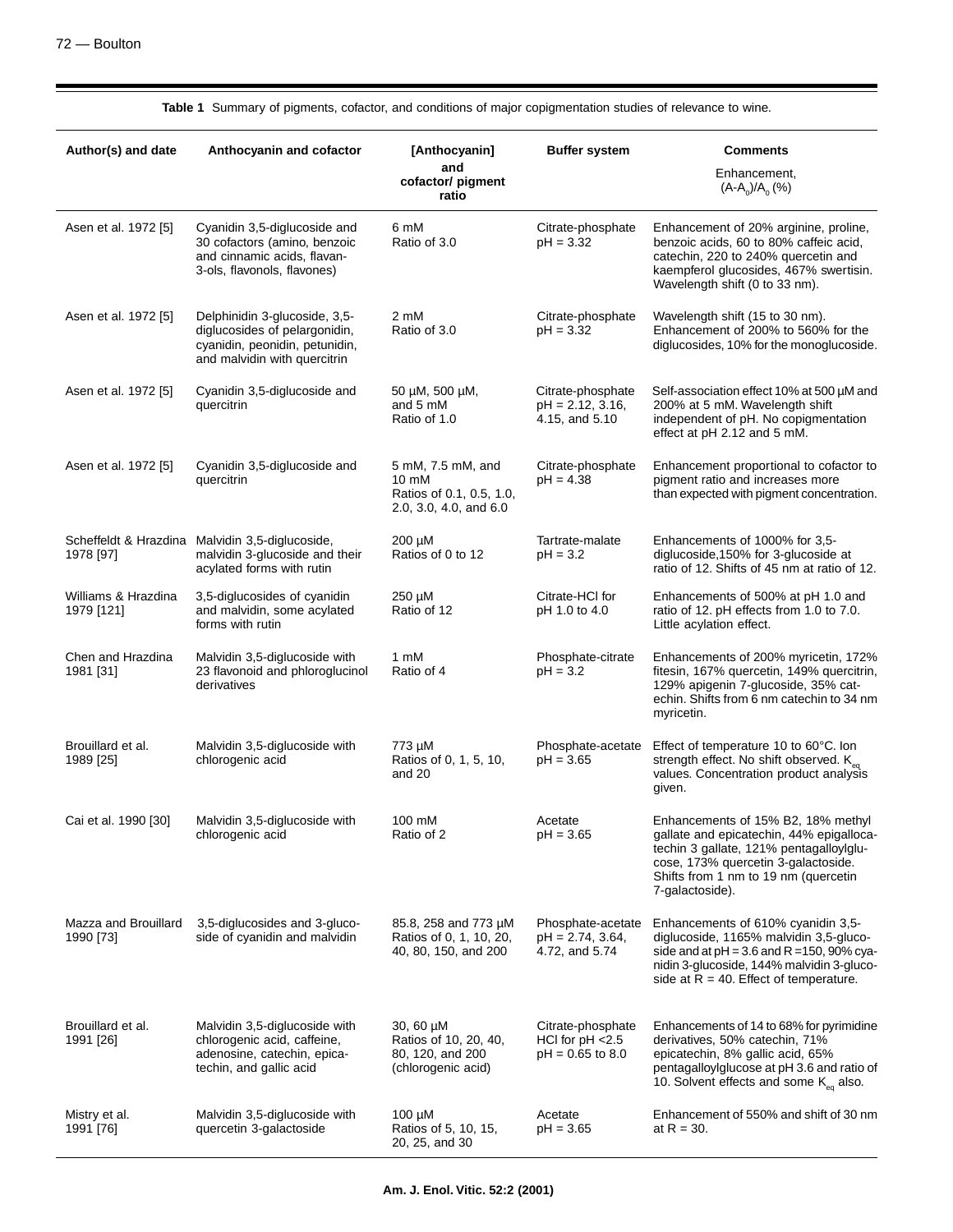| <b>Table 1 Continued</b>                      |                                                                                                                                                                    |                                                                |                                                                             |                                                                                                                                                                                                                                       |  |  |  |
|-----------------------------------------------|--------------------------------------------------------------------------------------------------------------------------------------------------------------------|----------------------------------------------------------------|-----------------------------------------------------------------------------|---------------------------------------------------------------------------------------------------------------------------------------------------------------------------------------------------------------------------------------|--|--|--|
| Author(s) and date                            | Anthocyanin and cofactor                                                                                                                                           | [Anthocyanin]<br>and<br>cofactor/ pigment<br>ratio             | <b>Buffer system</b>                                                        | <b>Comments</b><br>Enhancement,<br>$(A-A_0)/A_0$ (%)                                                                                                                                                                                  |  |  |  |
| Liao et al. 1992 [71]                         | Malvidin 3,5-diglucoside with<br>epicatechin, catechin, catechin-<br>3-O-gallate, catechol, and<br>phloroglucinol                                                  | $1,2 \text{ mM}$<br>Ratios of 8, 11, 14,<br>21, 22, 32, and 33 | None<br>pH=3.32                                                             | Enhancements of 68% Phloroglucinol at<br>$R = 32$ , 151% epicatechin at $R = 14$ , and<br>221% catechin 3 gallate at R =8. Shifts of<br>6 nm to 19nm. Unbuffered water and 10%<br>v/v ethanol solutions.                              |  |  |  |
| Miniati et al.<br>1992 [75]                   | 3,5-diglucosides of pelargonidin,<br>cyanidin, and malvidin with gallic<br>acid, catechin, and quercetin                                                           | 75 µM<br>Ratios of 0, 3, 30,<br>and 0, 1, 10                   | Phosphate-acetate<br>$pH = 2.5, 3.5, and$<br>4.5                            | Aqueous and 10% v/v ethanol.<br>Pool of the 3 pigments. Self-association<br>and copigmentation.                                                                                                                                       |  |  |  |
| Yoshitama et al.<br>1992 [129]                | Malvidin 3-rhamonoside, 5-<br>glucoside with quercitrin and<br>myricitrin                                                                                          | $2.5 \text{ mM}$<br>Ratio of 3.2 of both<br>cofactors          | Citrate-phosphate<br>$pH = 3.6$ and 5.8                                     | Enhancement of 600%. Shift of 50 nm.                                                                                                                                                                                                  |  |  |  |
| Davies and Mazza<br>1993 [35]                 | Pelargonidin 3-glucoside,<br>malvidin 3,5-diglucoside and its<br>acylated form monardaein with<br>caffeic, chlorogenic acid, and<br>rutin                          | 258 µM and 5.16 mM<br>Ratio of 5, 10, 20,<br>40, and 80        | Phosphate-acetate<br>$pH = 2.7$ to 5.7                                      | $K_{eq}$ values estimated. Stack proportions<br>of pigment to caffeic acid 3:2 and rutin,<br>3:1, at pH 3.7.                                                                                                                          |  |  |  |
| Baranac et al.<br>1996a [11]                  | Malvidin 3,5-diglucoside<br>with rutin                                                                                                                             | 386 µM<br>Ratio of 0.5, 1, and 2                               | Phosphate-acetate<br>$pH = 3.65$                                            | Enhancement of 300% at $R = 2$ .<br>Shift of 24 nm. K <sub>eq</sub> of 3300. Temperature<br>effect from 10 to 70°C.                                                                                                                   |  |  |  |
| Baranac et al.<br>1996b [12]                  | Malvidin 3,5-diglucoside<br>with quercetin                                                                                                                         | 300 µM<br>Ratio of 0.5, 0.7, and 1                             | Phosphate-acetate<br>$pH = 2.30, 3.20,$<br>and 3.65                         | Enhancement of 80% at $R = 1$ .<br>Shift of 12 nm. $K_{eq}$ of 650 estimated.<br>Temperature effect from 25–60°C.                                                                                                                     |  |  |  |
| Baranac et al.<br>1996c [13]                  | Malvidin 3,5-diglucoside with<br>morin (3,5,7,2',4' pentahydroxy<br>flavone)                                                                                       | 300 µM<br>Ratio of 1, 2, and 3                                 | Phosphate-acetate<br>$pH = 3.65$                                            | Enhancement of 100% at $R = 2$ .<br>Shift of 7 nm. K <sub>eq</sub> of 2300. Temperature<br>effect from 10-70°C.                                                                                                                       |  |  |  |
| Baranac et al.<br>1996d [14]                  | Malvidin 3,5-diglucoside with<br>apigenin 7-glucoside                                                                                                              | 386 µM<br>Ratio of 1, 2, and 3                                 | Phosphate-acetate<br>$pH = 3.65$                                            | Enhancement of 250% at $R = 3$ .<br>Shift of 27 nm. $K_{eq}$ 137. Temperature<br>effect from 20–70 $^{\circ}$ C.                                                                                                                      |  |  |  |
| Wilska-Jeszka &<br>Korzuchowska<br>1996 [124] | Strawberry and chokeberry juice<br>and pigments from strawberry<br>(pelargonidin 3-glucoside) and<br>chokeberry (cyanidin 3-glyco-<br>sides) with chlorogenic acid | $100 \mu M$<br>Ratios of 0, 1,<br>10, 25, and 50 (w/w)         | <b>Britton buffer</b><br>$pH = 2.6, 3.2, 3.4,$<br>3.6, 4.1, 4.5, and<br>6.0 | Enhancements of 68% chokeberry juice,<br>49% strawberry juice, at $pH = 3.4$ and<br>$R = 50$ , 38% chokeberry pigments and<br>23% strawberry pigments at $R = 25$ .<br>Shifts of 6 and 8 nm. 20% loss in 10%<br>v/v ethanol solution. |  |  |  |

for by dimmers and tannins (and metals, pectins and all other possible factors) is less than 5% of the variation observed in the copigmented color. It also suggests that wood tannins and seed tannins are not major contributors to the copigmentation phenomenon of young red wines.

It is interesting to note that the levels of flavones, such as quercetin, in young red wines can be in the range 20 to 50 mg/L, while it is difficult to get more than 5 mg/L dissolved into model wine solutions. Due to their strong copigmentation interactions, they appear to be held in wines at multiples of normal solubility, which has implications for their role as superoxide and hydroxy radical scavengers. While (+) catechin and (-) epicatechin are 1.5 times faster than quercetin in the reaction with hydroxy radicals, quercetin is almost three times faster in the reaction with superoxide radicals and more than six times faster with other radicals [49]. This is important to in vitro and in vivo studies using anthocyanins obtained from wines (or other fruit products). They are likely to contain impurities of these very reactive cofactors due to copigmentation, and these may contribute significantly to the results.

## **The Nature of the Anthocyanin**

The anthocyanins of most commercially-important winegrapes have been identified in several studies [1,3, 7,8,10,28,39,51,64,65,67,69,77,84,85,87,95,99,109]. The levels in which they are found in grapes and wines have also been ex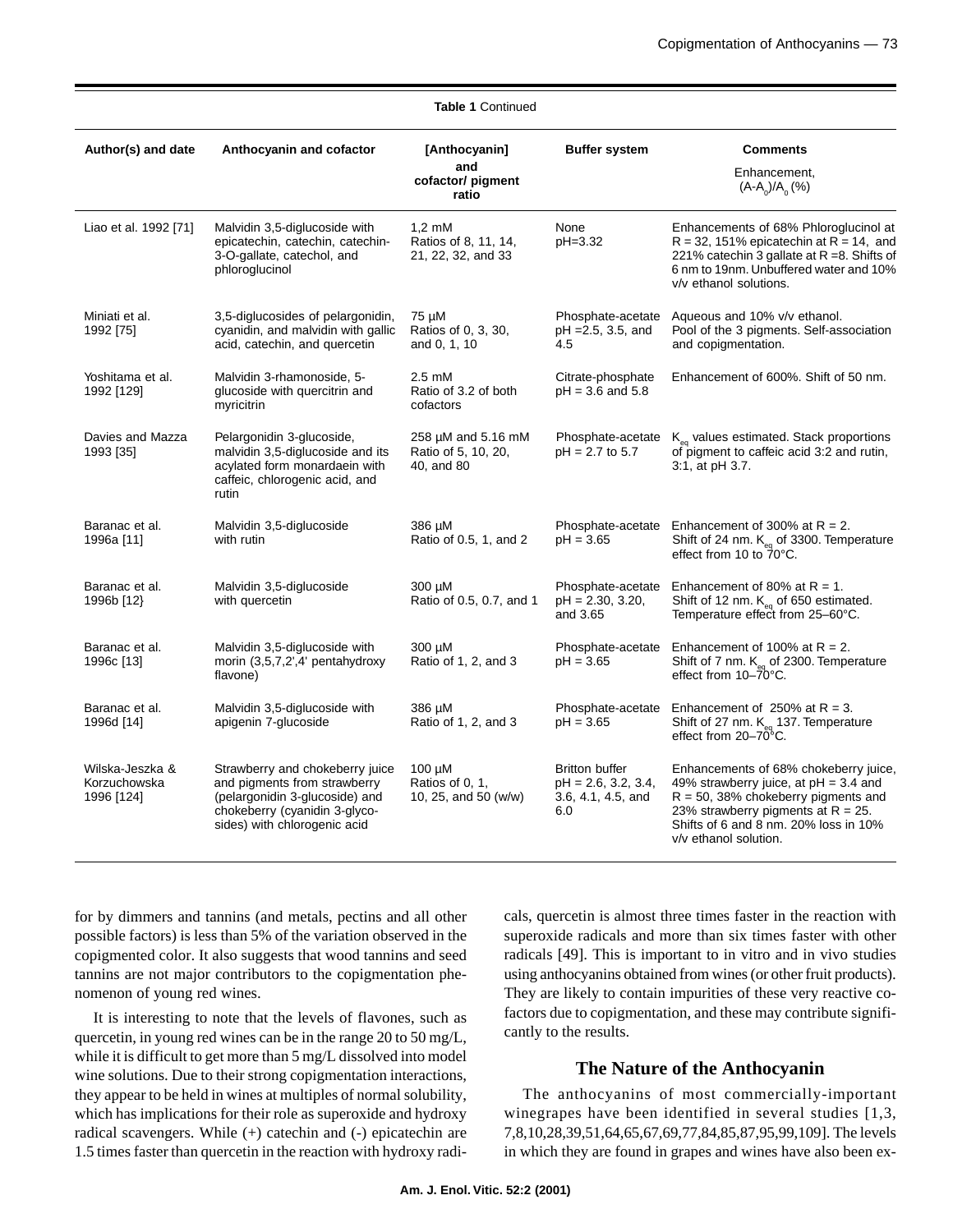tensively studied [6,9,10,21,28,41,64,77,81,89,91,92,95,99, 104,106,107,109,128].

The majority of copigmentation studies have used the diglucosides of malvidin and cyanidin as the anthocyanin of choice, due to their commercial availability. In the following comparisons, it is important to understand that the color enhancements noted are the combination of two effects, the strength of the association and the extinction of the copigmented form, and that at present it is not possible to distinguish between them.

Asen et al. [5] compared the shifts and responses for the diglucosides of pelargonidin, cyanidin, delphinidin, peonidin, petunidin, and malvidin, and delphinidin 3-glucoside, each at 2 mM, in aqueous solutions of 6 mM quercitrin. While the enhancement ranged from 1.1 to 1.69 AU for the diglucosides, with malvidin 3,5-diglucoside displaying the greatest change, it was only 0.47 for delphinidin 3-glucoside. The shifts ranged from 20 nm for the monoglucoside to between 19 and 30 nm for the diglucosides, with malvidin 3,5-diglucoside displaying the greatest shift. Williams and Hrazdina [121] found the pH response of the 3,5-diglucosides of cyanidin and malvidin to be similar with rutin (at 12 times excess) in the pH range 1 to 4. The acylated 3 glucosides of these pigments also displayed similar response curves but, typically, they were displaced about pH unit higher, as might be expected from their pKh values.

Mazza and Brouillard [73] found that the 3,5 diglucosides of cyanidin and malvidin displayed enhancements of 196 and 327%, respectively, at a pH of 3.62 with chlorogenic acid at a ratio of 40:1. The corresponding monoglucosides displayed only 90 and 144% enhancements under identical conditions. However Davies and Mazza [35] found very similar association constants for malvidin 3,5-diglucoside, pelargonidin 3-glucoside, and monardaein (an acylated malvidin 3,5-diglucoside) with chlorogenic acid. The values were  $263$ ,  $247$ , and  $257$  M<sup>-1</sup>, respectively, indicating that most of the color enhancement was due to differences in the extinction of the copigmented forms. These studies also show that the effects of acylation to be positive but slight, at least for the diglucoside case. The role of acylation may become important in wine copigmentation, as some cultivars, for example Pinot noir and Sangiovese, which are low in the level of copigmentation, are also known to lack acylated pigments.

## **The Influence of pH**

Studies of self-association of pigments have been performed at near-neutral pH [60] as well as at mildly acidic pHs of 3.5 [5,63,111]. The neutral conditions have investigated the interaction of uncharged forms, including the blue quinoidal species. In contrast, under acidic conditions typically seen in wines, the presence of the red flavylium cation would have to be neutralized with either anionic forms of the cofactor or of anthocyanin or of the buffer system.

Asen et al. [5] observed equimolar solutions of cyanidin 3,5 diglucoside and quercitrin at pHs of 2.12, 3.16, and 4.15. The color enhancement was only apparent in the 500 µM and 5 mM solutions and then only at 3.16 and 4.15. In pH 3.16 solutions, the enhancement was about 8% at the 500 µM and 45% at 5 mM concentration, while at pH 4.15, the enhancement was 33% at 500 µM and 270% at 5 mM concentration

It is not clear if all forms of the anthocyanin are involved in the stacks of copigmentation, or only the flavylium and quinoidal base, or the flavylium cations alone. The contribution from both flavylium and quinoidal base would result in a bimodal pH function with one part for the blue quinoidal form and the other for the flavylium form at low pH. This has been observed by Williams and Hrazdina [121], with the flavylium function at pH less than 4 and the quinoidal base from pH 4 to 7.

An alternative view is that the flavylium cations have to be balanced by the anionic anthocyanin forms within a stack in order to maintain a balance in net charge. Under this description, the ionization within the stack would differ from that of the free anthocyanin in solution and show a different pH function altogether.

A third view is that all forms are involved at all pHs, and it is simply the color displayed by the flavylium ions in the stack and the stability of the stack that result in the observed pH variation. The abundance of intact stacks might then be dependent on the pH function of other entities such as the cofactors or even of the major counter ion in the buffer system. The pH function of color in this last case would be the product of the ion fractions of the anthocyanin and the counter ion (such as bitartrate, di-hydrogen phosphate, or chloride), which would display a bell-shaped local maximum, like many enzyme systems.

This function is especially important in understanding the various reports in which the choice of buffer system seems to have influenced the results obtained. Davies and Mazza [35] studied the influence of pH on the color displayed by aqueous solutions of three pigments (pelargonidin 3-glucoside, malvidin 3,5 diglucoside and monardaein, pelargonidin 3,5-diglucoside acylated with malonic acid and coumaric acid) and three cofactors (chlorogenic acid, caffeic acid, and rutin). Solutions of 516 µM to 1.55 mM showed pH maxima generally between 3 and 4 for the phenolic acids, slighter higher for rutin, and with similar results for all pigments. For malvidin-chlorogenic acid points it ranged between 2 to 2.5 at pH 3 and 4 with a maximum of 3.3 at pH 3.6. All solutions showed a similar pH response between 2.0 and 3.0, which may be due to their choice of a phosphate-acetate buffer system. The role of the buffer anion will be considered in more detail in the next section.

# **The Role of the Buffer Anion**

The fact that copigmentation with uncharged cofactors (such as rutin or catechin) shows a similar pH response to the partially ionized phenolic acids (such as chlorogenic and caffeic) suggests one of two possibilities. The first is that the carboxylate of the cofactor plays little if any role, and it is the aromatic ring function that has the most effect. The second is that only the un-ionized forms are involved, and in this case there is a need for an anion to counteract the charge of the flavylium under acidic conditions. The pH function of copigmentation has been found to be bell-shaped in nature [35], with a local maximum near 3.5 for a number of copigment pairs. One explanation of this pH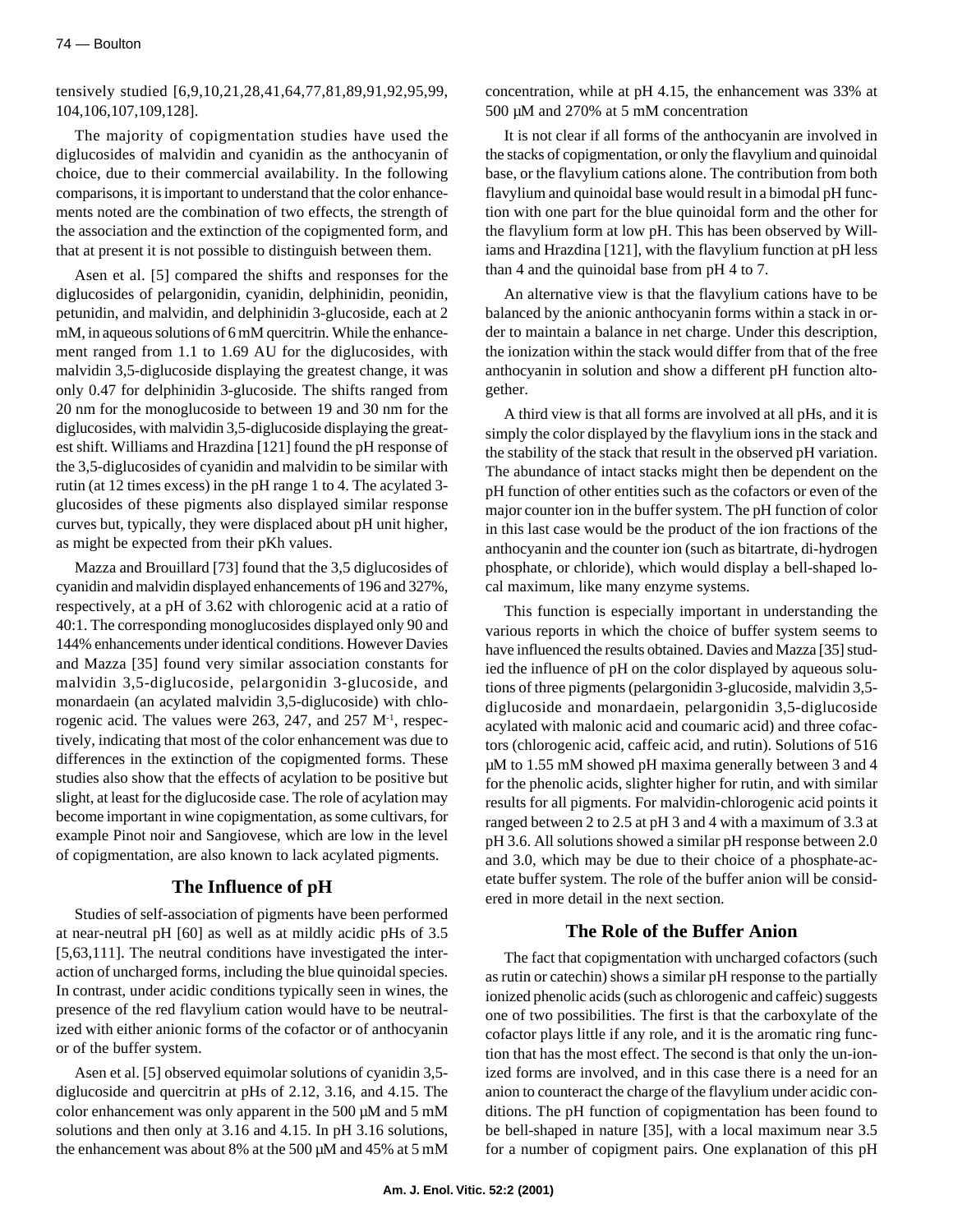effect is that it follows the concentration product of the flavylium ion and the singly charged anion of the buffer system. Each of the species is changing in different ways with pH if there is only one component of the buffer. Figure 2 shows the shape of this product for the pH range 2.0 to 4.0 based on malvidin 3,5 diglucoside and the dihydrogen phosphate and acetate anions of the buffer used by Davies and Mazza [35]. Plotted over this on a relative scale is the pH function for copigmentation as measured by these authors. A 1:1 mix of these buffers has been assumed for calculation purposes, but the low pH solutions would have a higher proportion of the phosphate buffer, while those at higher pH would contain more of the acetate buffer. It can be seen that the low pH end of this curve can readily explain the observed pattern, while other effects seem to be playing a role on the higher pH side.

In wines, Levengood [70] measured the color due to copigmentation in four young Cabernet Sauvignon wines in the pH range 3.0 to 3.9. These all showed maxima in copigmented color at around pH of 3.3, with the behavior near the maximum varying slightly between the wines. The corresponding pH function based on malvidin 3-glucoside, using the pKh data of Houbiers et al. [63], and a bitartrate buffer in 12% v/v ethanol is shown in Figure 3 together with the results of the wines, on a relative scale. It is clear that the pH response of the color due to copigmentation has essentially the same characteristic as that of a cross product of the flavylium cation and the bitartrate anion. This is strong evidence of an ion-pairing effect between the cation in the stack and a stabilizing anion nearby. Wines are a mixed buffer, dominated by bitartrate ions, with secondary contributions from bimalate (or lactate), bisuccinate, dihydrogen phosphate, and bisulfate as well as secondary effects due to chloride and nitrate ions. The variation in these components between wines is expected to be significant. The role of inorganic anions in the copigmentation of wine has yet to be established.

The studies by Asen et al. [5], Brouillard et al. [26], and Davies and Mazza [35] are examples in which mixed buffers (dihydrogen phosphate-acetate) have been used at pH values where the scarcity of buffer anions appears to have influenced the results. This has complicated the interpretation of their results due to pH, and explains why these authors find essentially no effect at or below pH of 2 while Williams and Hrazdina [121], Houbiers et al. [63], and our own studies (Figure 1) show that the color due to copigmentation continues to become more pronounced at pH of 1 or less. The explanation lies in the need for a counter anion to compensate for the flavylium cations in the stacks at low pH and the ability of chloride to provide this in the latter system. The scarcity of anions in the phosphate buffer systems at pH less than 3.0 seems to have introduced artifacts into these experiments. This leads to a picture of copigmentation stacks in which the un-ionized and neutral cofactors are involved with flavylium cations that need to form ion pairs with available anions in the solution in order to be stable. It is interesting to look at the literature (Goto et al. [44,45]), in which salt strength, or particularly the presence of Mg cations, was thought to be essential for the stability of commelinin, an anthocyanin-flavone copigment complex. The authors found that sodium chloride in the solution could provide stability to the copigmented complex



**Figure 2** Calculated response of color due to copigmentation at various pH values for a phosphate-acetate buffer and reported values of Davies and Mazza [35] using malvidin 3,5-diglucoside [A] and chlorogenic acid [C] in a phosphate-acetate buffer.



**Figure 3** Calculated response of color due to copigmentation at various pH values for a bitartrate buffer and the reported values of Levengood [70] using four Cabernet Sauvignon wines.

just as well as the magnesium salt. This effect on stability may be better explained as the role of the chloride anion, from either NaCl or  ${ {\rm MgCl}_2}$ , as being the counter ion that is required for stack stability in this system.

The influence of the buffer anion on the pH response is clearly significant, especially in the region below 3, and this needs to be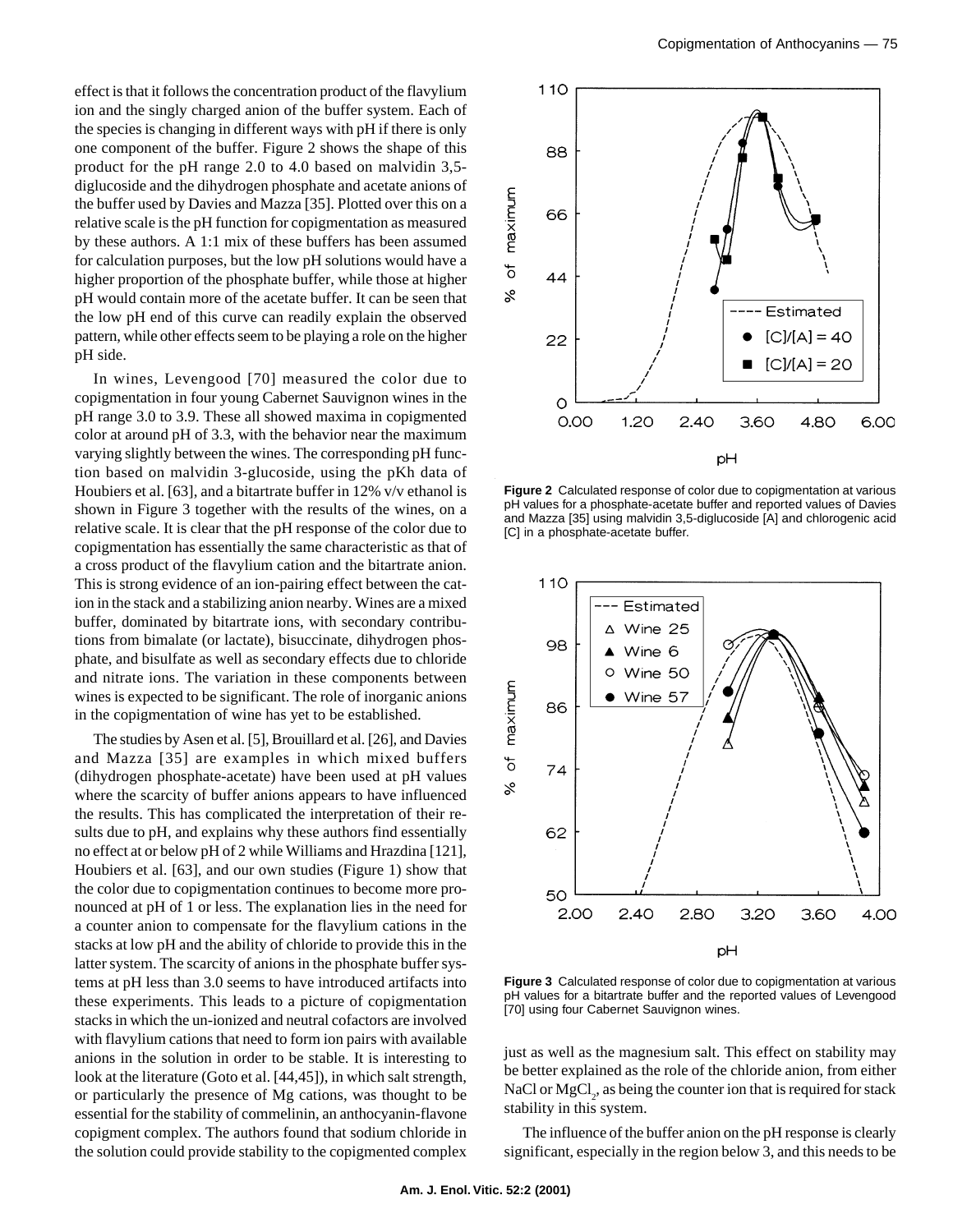taken into account in future studies and in the interpretation of published reports.

#### **The Influence of Ethanol**

The role of organic solvents is to disrupt the physical associations such as those found in copigmentation (as suggested by Robinson and Robinson [94], Boutaric et al. [22], and Somers and Evans [108]) and to modify the wavelength of the absorbance maximum. Boutaric et al. [22] showed that the non-Beer's law phenomenon (that is, copigmentation) disappeared when 50% ethanol was used as the diluting solution. Harborne [46] found that most anthocyanins display a bathochromic shift of the maximum wavelength by up to 25 nm in acidified ethanol, when compared to acidified water. The anthocyanin spectra and extinction values obtained in acidified methanol seem to be closest to those under wine conditions. In a study with rose wines, Aubert [6] found significantly lower color (15 to 35% lower) for wines diluted one to ten, with aqueous HCl than those diluted with an acidified ethanol (98%) solution. The dilution would have greatly reduced the color contribution due to copigmentation, but it is not clear if this ethanol effect applies to the free anthocyanins, the polymeric pigment, or both. Based on the absorbance at 520 and 550 nm, the dilution with acidified ethanol provided the most similar color pattern to those of the original wines.

Although copigmentation is present to a significant extent in red wines containing 12 and 14% ethanol, the purple appearance in young fortified red wines such as Port (18 to 21% v/v ethanol) may be due to a combination of copigmentation and ethanol effects. In contrast, the higher initial levels of copigmentation in cold-soaked or heated juices seem to be partly broken down by the ethanol produced during fermentation. The higher solubility of the flavones at higher ethanol levels in fortified wines may have a countering effect that enables them to retain significant copigmentation levels under these conditions.

Somers and Evans [108] showed that a significant loss of color occurred when other nonaqueous solvents were added to wines even though the concentration of anthocyanins was essentially unchanged. This can be explained by the disruption of copigmentation stacks due to the weakening of hydrophobic interactions by the organic solvents used. Brouillard et al. [26] also investigated the effect of several solvents on the color enhancement of model solutions of malvidin 3,5-diglucoside-chlorogenic acid at pH of 5.0 and at a cofactor to pigment ratio of 12. They found that at the level of ethanol in table wines, the loss in copigmented color was about 15%, while for fortified wines the reduction appears to be closer to 20% for these conditions. Miniati et al. [75] studied the influence of ethanol (10% v/ v) in solutions of the diglucosides of malvidin, pelargonidin, and cyanidin and mixtures of them. They found between 7 and 20% lower absorbances of several anthocyanin when alone, but not so when they were mixed. The pigment concentrations were 75 µM, with the cofactors gallic acid, catechin, and quercetin with ratios of cofactor to pigment between 1 and 30. They found little effect of ethanol on the color enhancement at a pH of 3.5 for malvidin 3,5-diglucoside with catechin or quercetin.

In the range of concentrations found in wines, the influence of ethanol appears to be minor and of limited importance in the copigmentation phenomenon. It is important, however, when comparing wines to results obtained in aqueous media and especially so for analytical methods for anthocyanins and copigmentation involving buffered dilutions.

# **The Importance of Copigmentation in Color Measurements**

Several methods for the assessment of color in red wines have generally recognized the ionizable and bleachable nature of the anthocyanins and have distinguished these from the polymeric forms that are generally less sensitive to pH and less bleached by bisulfite. Methods that follow this pattern are those presented by Berg and Akiyoshi [17], Berg [15], Ribereau-Gayon and Stonestreet [92], Ribereau-Gayon [88], Somers and Evans [106,107], and Timberlake and Bridle [113].

It is now clear that the contribution of color due to copigmentation is also bleached with  $SO_2$  [70]. It can now be seen why estimation methods for the determination of anthocyanin content using a pH shift (Ribereau-Gayon and Stonestreet [92], Ribereau-Gayon and Nedeltchev [91]) will generally underestimate the true value, even when performed on diluted samples. The common dilution factor of 10 to 1, while adequate for older wines, is usually not sufficient to completely eliminate the effects of copigmentation in most young wines; further, the pH function of the copigmented form does not follow that of the free anthocyanin.

The opposite situation exists for the  $SO_2$  bleaching methods, as they will attribute all of the color loss to free anthocyanins, when as much as half of it will be from copigmented forms in young wines, and these forms have extinction values several times those of the free anthocyanins. The modification of isolating the monomeric pigment pool on a PVPP column (Bourzeix et al. [21]) should provide more accurate estimates of total anthocyanin content, as the copigmentation stacks are expected to be broken up under the solvent conditions of elution and dilution. This should provide the total anthocyanin pool in the absence of copigmentation.

The incorporation of measurements of the  $SO_2$  bleaching of anthocyanins, the acetaldehyde addition to eliminate bleaching due to free  $\text{SO}_2$ , and a shift to low pH enabled Somers and Evans [107] to propose a set of equations for the estimation total anthocyanin content, the degree of ionization of the anthocyanins at wine pH, and two ratios between monomeric and polymeric fractions, which were referred to as chemical age indices. These equations, like the earlier approaches, are of limited use now, as they try to explain wine color in terms of only monomeric anthocyanins and polymeric pigments. The use of a diluting solution that does not contain ethanol for the pH=1 reading and the assignment of the color changes due to  $SO_2$  bleaching only to monomeric anthocyanins are the main reasons why the anthocyanin contents estimated by this method have been found to be unreliable and generally higher than by other methods. The degree of ionization calculated from these equations, when applied to wines of different pH values, does not follow that known for anthocyanin dissociation, and there are secondary effects of pH on the extinction of the polymers that are not easily accounted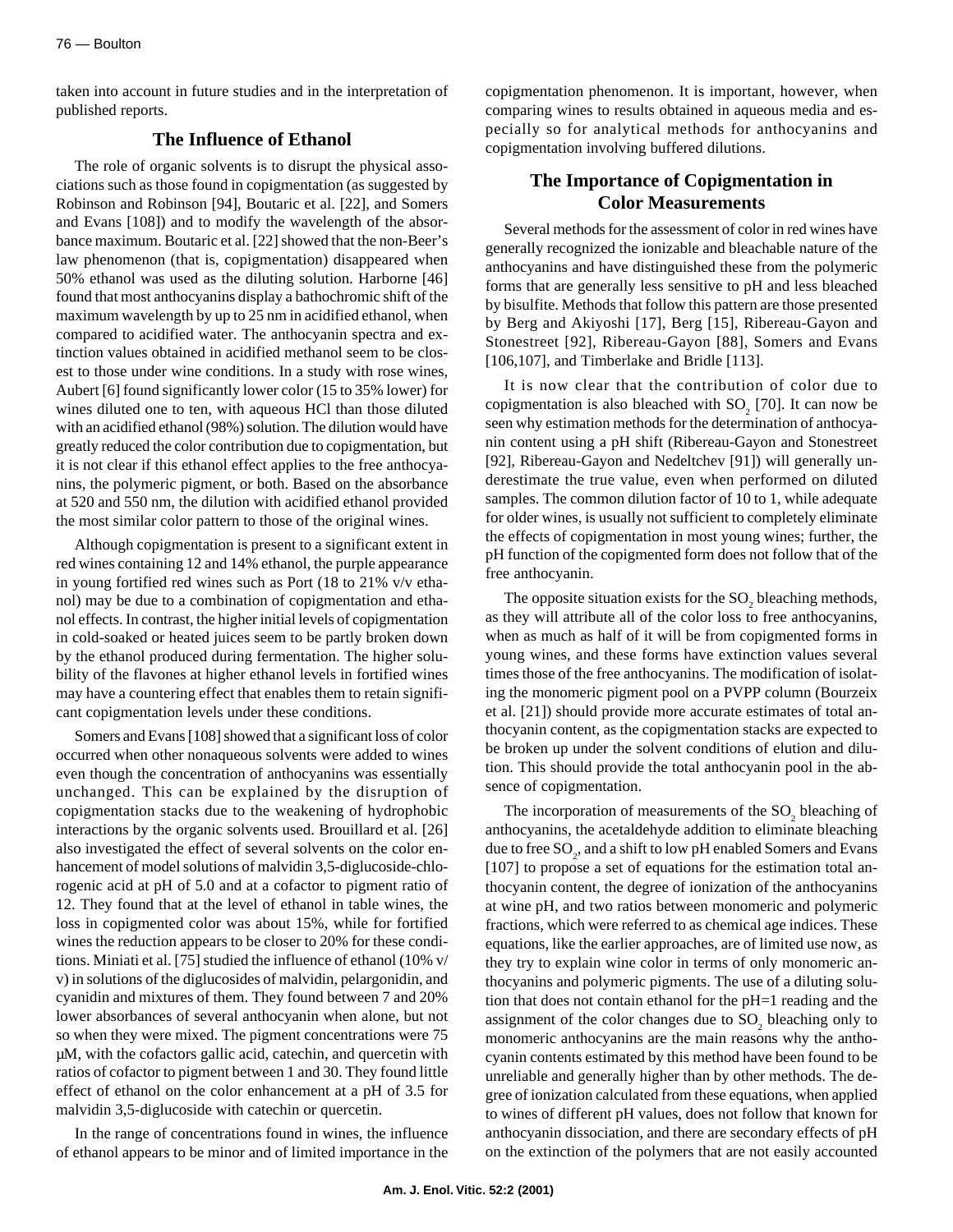for by the 5/3 factor proposed. Finally, while these authors acknowledge the existence of self-association and copigmentation, the contribution of copigmentation is present in some color readings and absent from others in the difference equations.

Comparisons of the anthocyanin content, determined by HPLC, with those of various spectrophotometric methods (Bakker et al. [9]) have also met with limited success due to failure to account for the contribution of copigmentation in all existing assays. Some of the early HPLC methods for separation of wine anthocyanins (Wulf and Nagel [127], Hrazdina [64], Somers and Verette [109], Singleton [99]) appear to have not completely broken up copigment complexes, which has probably resulted in underreporting of the total anthocyanin levels. (The existence of a broad, poorly resolved "hump" at approximately 45 minutes in many of these separations may be due to residual copigmentation aggregates rather than to the "polymeric" pigment that some authors have considered it to be.)

Bakker et al. [9] found good agreement between the anthocyanin content by the Somers and Evans [107] and HPLC methods when analyzing grape skin extracts but poor agreement when analyzing the corresponding wines. In the wines, the spectrophotometric method generally overestimated the anthocyanin content compared to the HPLC values. The agreement with the skin extracts is probably due to the fact that the copigmentation stacks have been broken apart by dilution and the color behavior follows that expected for free anthocyanins. However, in young red wines, the fraction of the color due to copigmentation can be as high as 50%. If the color (including that due to copigmentation) is used in an anthocyanin assay, it will greatly overestimate their concentration.

The nonlinear behavior of wine color with dilution was noted and studied by Boutaric et al. [22] and more recently by Somers [105]. The link between the changes in color with dilution and the dissociation of copigmented forms has not previously been incorporated into spectral methods and quantitative estimates for the pigment content in wine or, in fact, any fruit juices or other plant extracts. The spectrophotometric method described elsewhere [19] is the first to do so and provides an integration of all of the contributions of the color components in wines.

The use of bleaching in assays for free sulfur dioxide (Burroughs [29], Somers and Evans [107]) should also be avoided because the enhanced color of the copigmented forms will lead to significant overestimation of the anthocyanin content, by a factor of two or more. This in turn underestimates the free sulfur dioxide content by a similar factor. That is why these assays do not agree or correlate with other methods, as can be seen in the data of Burroughs [29].

## **The Copigmentation Equilibrium**

The copigmentation equilibrium can be written

| Free         |  | Copigmentation<br>cofactors |  | Copigmented  |
|--------------|--|-----------------------------|--|--------------|
| anthocyanins |  |                             |  | anthocyanins |
| $[A-C]$      |  | $[B-C]$                     |  | C            |

for a solution containing A moles of anthocyanin and B moles of cofactor. The concentrations of the free forms of these at equi-

librium, when [C] moles of copigmented anthocyanin exist, are [A-C] and [B-C], respectively. The equilibrium (or association) constant,  $K_{eq}$ , can be written:

$$
K_{eq} = \frac{[C]}{[A-C][B-C]} \tag{1}
$$

The color of a solution containing copigmented anthocyanins, ignoring any self-association effects and assuming the same extent of ionization in the free and copigmented forms, can be written

$$
AU_{520} = Ec* [C]*fraction + Ea* [A-C]*fraction
$$
  
= (Ec\* [C] + Ea\* [A-C])\*fraction (2)

where Ea and Ec are the molar extinction values for the anthocyanin and the copigmented anthocyanin, respectively, and "fraction" is the fraction of the anthocyanin in the flavylium form at the pH of the solution.

The relative enhancement in color due to copigmentation, (A- $A_0$ )/ $A_0$  can then be written

$$
(A-A_0)/A_0 = ((Ec*[C] + Ea*[A-C]) * fraction - Ea*[A])/Ea*[A])
$$
  
= ((r\* [C] + [A-C]) \* fraction - [A])/[A] (3)

where r is the ratio Ec/Ea, the copigmented anthocyanin extinction, expressed as a multiple of the anthocyanin extinction.

#### **Estimates of Association Constants**

One method of estimating the association constants of pigment-cofactor pairs has been proposed and used by Brouillard et al. [25]. It considers a situation in which "n" molecules of cofactor are associated with each molecule of pigment and leads to a relationship between the relative color increase, the concentration product  $[A][B]^n$ , and the association constant K. A loglog plot of the color increase,  $(A-A_0)/A_0$ , and initial concentration product, [A][B], is then used to estimate the constant, K, from the intercept and the cofactor loading, n, from the slope. In some systems, this is essentially unity while in others it suggests some other ratio of cofactor to pigment. These authors used this approach to estimate the association between malvidin 3,5 diglucoside and rutin to be 4000  $M<sup>-1</sup>$  at pH of 3.10 and at 25 $^{\circ}$ C.

Davies and Mazza [35] studied the influence of pH on the color displayed by aqueous solutions of three pigments, pelargonidin 3-glucoside, malvidin 3,5-diglucoside, and monardaein (pelargonidin 3,5-diglucoside, acylated with malonic and coumaric acids) and three cofactors (chlorogenic acid, caffeic acid, and rutin). The solutions ranged from 516 µM to 1.55 mM in pigment content. The K values were estimated for each pair at pH with maximum color. For malvidin 3,5 diglucoside, the values were 263, 20, and 3913  $M<sup>-1</sup>$  for the chlorogenic, caffeic acid, and rutin, respectively. For pelargonidin 3-glucoside, they were  $247$  and  $21M<sup>-1</sup>$  for chlorogenic and caffeic acid. For monardaein, they were  $257$  and  $53$  M<sup>-1</sup>, respectively. These values suggest the order of association strength is rutin, chlorogenic, and caffeic acid, but the caffeic had greatest color enhancement in the copigmentation. Similar studies with malvidin 3,5-diglucoside have now been conducted by Baranac et al. [11,12,13,14] with rutin, quercetin, morin, and apigenin 7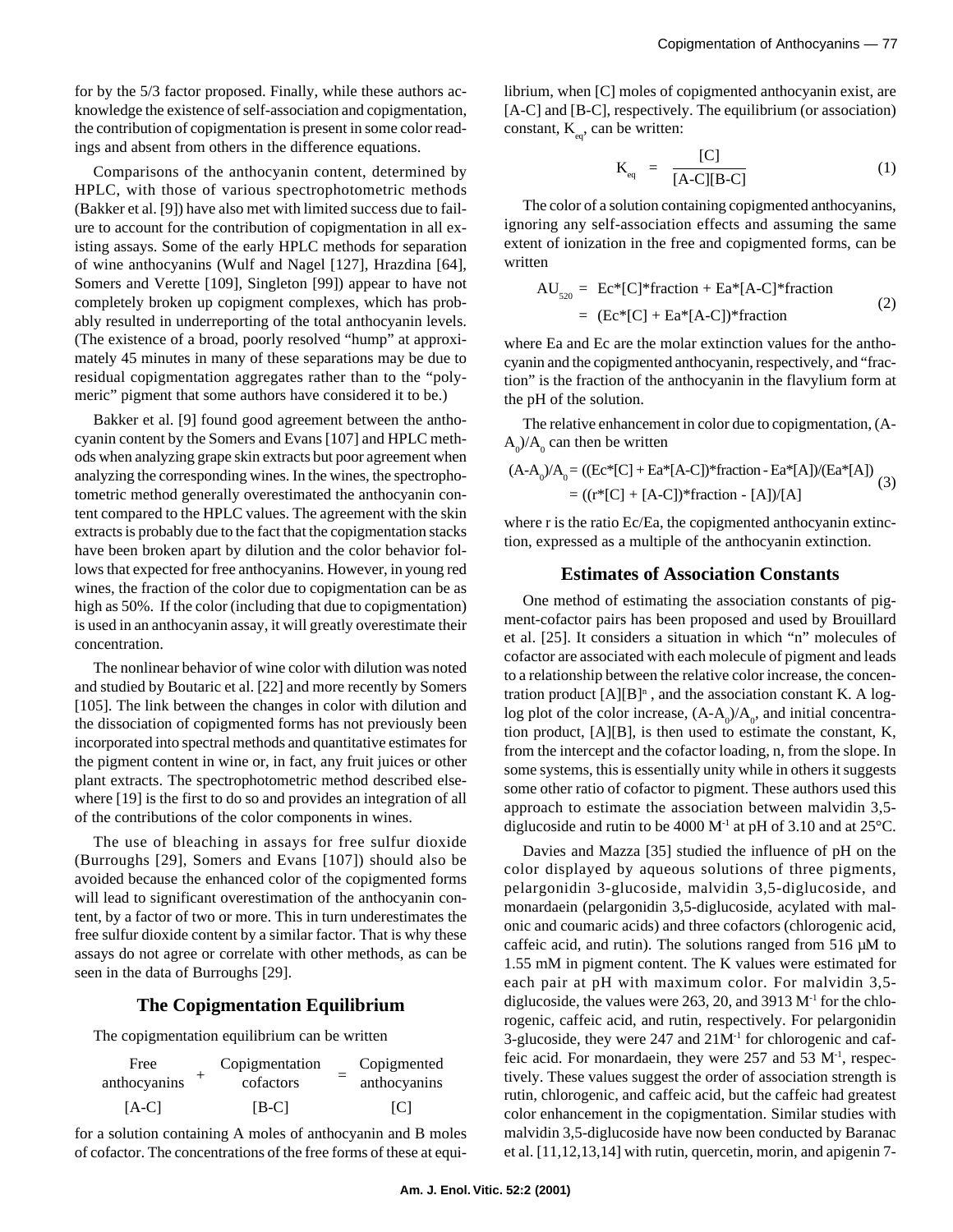glucoside; the K values reported were 3300, 650, 2300, and 137 M-1, respectively.

The reported values of K obtained using this method are in fact a product of the true equilibrium constant,  $K_{eq}$ , and the extinction of the copigmented anthocyanin, Ec, as this is imbedded in the  $(A-A_0)/A_0$  variable. This issue will be considered in a later section in more detail.

# **A Simple Analysis of the Nonlinear Behavior of Wine Color**

The copigmented anthocyanins can be considered to be in a dissociable equilibrium with free anthocyanins and free cofactor compounds. The dilution of a sample at constant pH and ion strength leads to the progressive dissociation of the copigmented forms. At high dilutions, typically 19:1 or 24:1, virtually all of the copigmented anthocyanins have returned to the ionization equilibrium involving the flavylium cation, the pseudobase, and the chalcone forms. This loss in color with dilution can be used in calculations of the fraction of color that is due to copigmentation.

The equilibrium relationship (eq. 1) can be rearranged to give

$$
([C]2 - ([A]+[B])[C] + [A][B])K_{eq} = [C]
$$
 (4)

which can be solved for [C], the concentration of copigmented anthocyanin, for a given value of  $K_{eq}$  and any concentrations of A and B. The amount of copigmented anthocyanins formed, [C], can be found as the positive root of the quadratic equation. For the general case in which [A] does not equal [B]

[C] = 
$$
\frac{([A]+[B]+1/K_{\text{eq}}) - \sqrt{[((A]+[B]+1/K_{\text{eq}})^2 - 4[A][B]]}}{2}
$$
 (4a)

and for the special case in which equal concentrations of pigment and cofactor exist,  $[A] = [B]$ 

[C] = 
$$
\frac{(2[A]+1/K_{\text{eq}}) - \sqrt{[(2[A]+1/K_{\text{eq}})^{2} - 4[A]^2]}}{2}
$$
 (4b)

This provides the relationship between the concentration of copigmented anthocyanin [C], the total anthocyanin content [A], and the equilibrium constant  $K_{eq}$ . This expression can be applied at other concentrations that have been developed by a series of dilutions to estimate the extent of copigmentation in various wines or other anthocyanin solutions.

For diluted solutions, the concentrations of all components can be written more generally as  $\lceil \frac{1}{m+1} \rceil$  for a  $(m+1)$ -fold dilution. The expression for the copigmented anthocyanin concentration at any dilution is then

$$
[C]_{m+1} = (2[A]/(m+1) + 1/K_{eq}) - \sqrt{[(2[A]/(m+1) + 1/K_{eq})^2 - 4[[A]/(m+1)]^2]}
$$
  
2 (4c)

The response of the color due to copigmentation at various dilutions can be calculated using eqs. 3 and 4c, which can be added to the diluted contributions from the free anthocyanins and the polymeric pigment to provide a general relationship for wine color at any dilution. Such an equation can be used with the absorbance readings at several dilutions to estimate the total an-



**Figure 4** The buffered-dilution curve of color at 520 nm for a Shiraz wine [109] and the best-fit form of eqs. 3 and 4c.

thocyanin content, [A], the apparent association constant,  $K_{eq}$ , and the extinction of copigmented anthocyanin. This has been done for many wines from the 1995 harvest in California and compared to estimates from an improved spectrophotometric method for copigmented color and anthocyanin content [19]. Equation 4c also provides the mathematical expression for the non-Beer's law behavior in wines, noted by Boutaric et al. [22] and Somers [105] and illustrated in Figure 4.

#### **The Influence of the Cofactor/Pigment Ratio**

The amount of copigmented anthocyanin [C] in the equilibrium described in eq. 1 can be increased by increasing either the concentration of total anthocyanin or of cofactor or both. It appears that the extent of copigmentation in wine is determined by the quantity of available cofactors, which can be limited by either their concentrations in the grape or, in some cases, their solubility in the juice or wine. In wines, the total anthocyanin content varies from  $150 \text{ mg/L}$  (350  $\mu$ M) in some Pinot noir wines to 800 mg/L (1.85 mM) in some Merlot wines. The concentrations of some of the weaker cofactors, such as catechin, can be 150 mg/L (750 µM) and for stronger ones such as myricetin, kaempferol, and quercetin can be 30 mg/L (200 µM). As a result, the cofactor to anthocyanin ratios are likely to be in the range 0.05 to 2, which can have a dramatic influence on the color displayed by a given concentration of anthocyanins.

For any chosen anthocyanin-cofactor pair, the response in color to an increasing ratio of cofactor to anthocyanin follows a sigmoidal rise from the color of the free anthocyanin solution to an upper limit when virtually all of the anthocyanins are in the copigmented form. Typical situations are shown in Figure 5, for different association constants and a given anthocyanin-cofactor pair. It is clear that in most wines the lack of cofactors causes the anthocyanins to display only a small fraction of their potential color (at high cofactor to pigment ratios).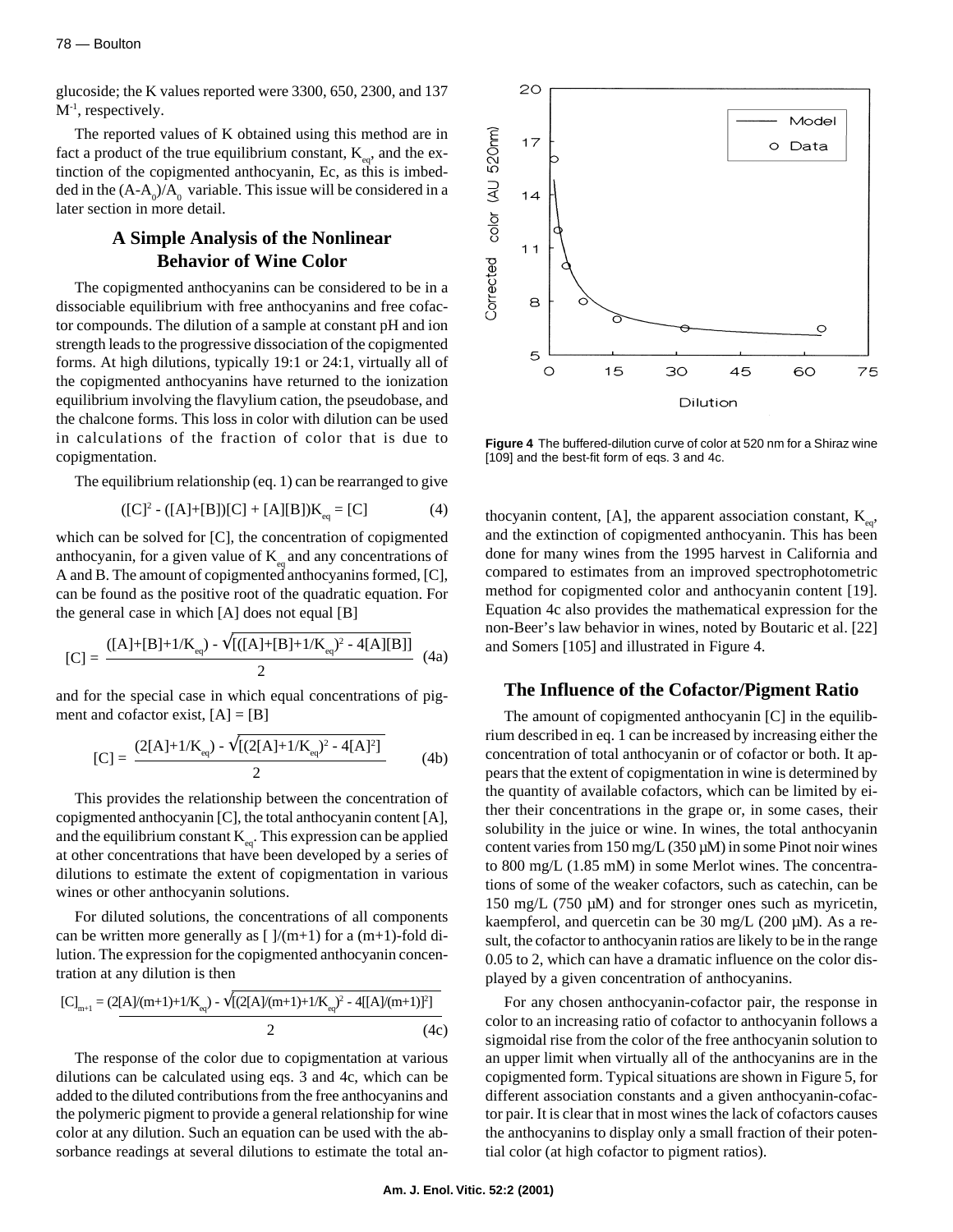

**Figure 5** The estimated color response for an aqueous solution of malvidin 3-glucoside (10 mM, pH=3.6) as a function of the molar ratio of cofactor [B], to pigment [A], for 3 values of the association constant, K (linear-linear axes, **A**; log-linear axes, **B**; and log-log axes, **C**).

While the overall relationship is sigmoidal, there are sections of it that appear to be quite linear over small intervals of cofactor-anthocyanin ratio, and this has been observed in a number of studies. Asen et al. [5] studied quercitrin/cyanidin 3,5-diglucoside with ratios of 0.1 to 6 at pH=4.38 and pigment concentrations of 5, 7.5, and 10 mM. At low cofactor to pigment ratios, the extent of color enhancement is small and limited by the availability of cofactor. At intermediate ratios, there is moderate copigment formation and strong response due to the concentration of cofactor. At high ratios, the concentration of copigmentation is large and the system is limited by the availability of free anthocyanin and is weakly responsive to increases in cofactor. All of these solutions exhibited linear responses in color with increasing cofactor-anthocyanin ratio, and the color increase is more than expected from the pigment self-association.

The most comprehensive tabulation of response of various cofactors when present in a 3:1 excess at a pH of 3.32 is that of Asen et al. [5] and another using cofactors of interest to wine conditions is that of Brouillard et al. [26]. Several other cofactor-anthocyanin pairs have been studied and a number of them have used large excesses of cofactor to pigment, a condition that does not appear to occur in wines: Williams and Hrazdina [121], Chen and Hrazdina [31], Cai et al. [30], Davies and Mazza [35], Liao et al. [71], Mazza and Brouillard [73], Miniati et al. [75, Mistry et al. [76], and more recently Baranac et al. [11,12,13,14]. Most of the dramatic effects are observed at very large cofactor to pigment ratios, and the upper levels of these experiments are often limited by solubility of the cofactor. An alternative approach can be found in the studies of Scheffeldt and Hrazdina [97], in which the pigment concentration is increased for a given cofactor level. As would be expected, at high pigment to cofactor ratios, the color due to copigmentation rapidly decreases to that of the pigment alone. The cofactor to pigment ratio and the conditions employed in these studies are summarized in more detail in Table 1.

It is interesting to contrast the curves for the ratio approach, in Figure 5c, with those of the concentration product approach of Brouillard et al. [25], in Figure 6, for the color increases as a

function of increasing cofactor levels. For any of the curves, the slope changes dramatically even though it is essentially linear over several small intervals of the ratio. It is also true that each curve has a region in which the slope may be unity, but other regions where it is not. The slope of this curve, unlike Brouillard's concentration product approach, cannot be interpreted to provide information about the ratio of pigment to cofactor in the stacks, as it is generated from a fixed proportion, that of one to one. Inspection of Figure 6 reveals that while at low concentration product values where the cofactor is in excess, the slope is constant, while a region of pigment excess, where the slope decreases to zero, appears at high concentration product values. These conditions do not appear to have been explored in Brouillard's analysis or commented on by previous authors using this approach.



**Figure 6** The estimated color response for an aqueous solution of malvidin 3-glucoside (10 mM, pH=3.6) as a function of the molar product of cofactor [B] and pigment [A] for 4 values of the association constant, K.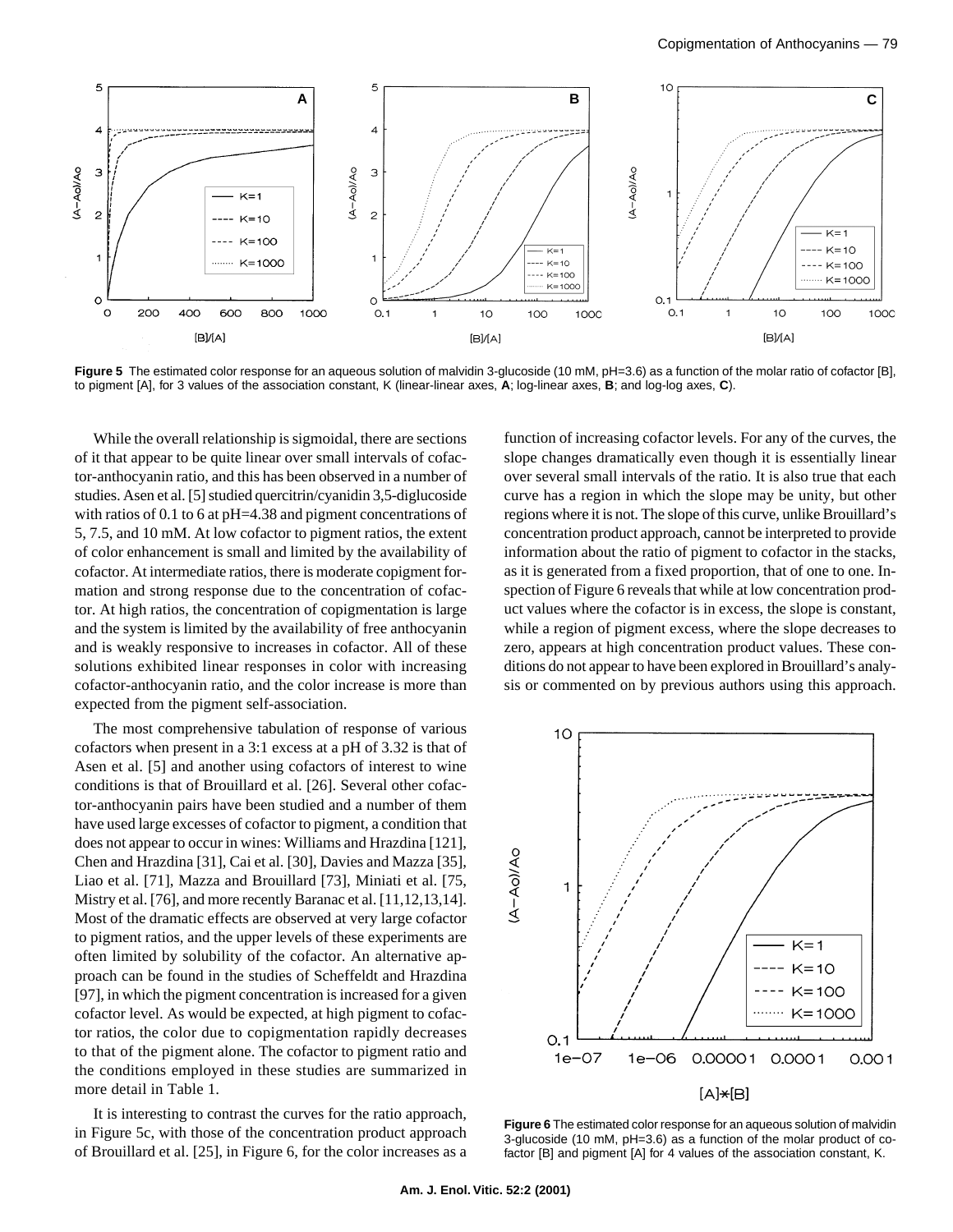As a result, there are regions in curves of this type that will be (and have been) interpreted to mean that the ratio of cofactor to copigment is something other than one. Some studies, for example Davies and Mazza [35], in which ratios between 0.38 and 0.86 are reported for malvidin 3,5-diglucoside and caffeic acid, may be examples of this situation.

The ratio approach indicated in Figure 5 also provides (by nonlinear fitting) an estimate of the extinction value of the copigmented anthocyanin, as well as the association constant, based on the one-to-one stacking. (It can be easily modified for other ratios if evidence supports them). In contrast, the concentration product approach, as presented, cannot estimate the extinction value because it is lumped with the association constant in the "apparent K" derived by this method. The K values derived from Figure 6 would be 400 while the true  $K_{eq}$  would be 100 and the copigmented enhancement, (Ec-Ea)/Ea, is 4.0 in this example (where  $Ec = 5*Ea$ ). The concentration product approach uses the intercept to provide  $K_{eq}$  when in fact it is providing (Ec-Ea)/Ea\*K<sub>eq</sub> values. As a result, combinations of pigment and cofactor that have higher Ec values will be (and have been) misinterpreted to have high binding constants (Brouillard et al. [25], Mazza and Brouillard [73], Brouillard et al. [26], Davies and Mazza [35], and Baranac et al. [11,12,13,14]). Care should be taken with this approach in future interpretations of copigmentation studies. A wider range of the concentration products should be employed, so as to include the saturation region. The value of  $(A-A_0)/A_0$  at saturation then provides the ultimate color of the copigmented form, (Ec-Ea)/Ea, and this, while valuable in itself, would enable the true  $K_{eq}$  value to be estimated. This estimation has yet to be done in any of the reports that have been published to date.

## **Copigmentation Effects in Wines**

The copigmentation of anthocyanins in wines will be a competitive equilibrium involving several anthocyanins and many cofactors, with some of the concentrations being determined by initial levels in the grapes and others by limited solubility. It is not clear how dependent the equilibrium is to changes in cofactor concentration, and it will be continually re-adjusting as free pigment is converted into colored polymer, especially during the first year of wine aging and as cofactors are oxidized or hydrolyzed. The role of cofactors and copigmentation during skin contact and fermentation of wines can be seen as twofold. First, the binding of free anthocyanins into copigmented forms enables more pigment to be retained, resulting in higher total anthocyanin content in the wine. Second, the copigmented anthocyanins provide much more color than they would have if they were in the free form. Wines made from grapes low in cofactors will not be able to form much copigmentation and will have low pigment contents. This seems to be the case for Pinot noir and Sangiovese and is why sometimes poorly colored wines result from darkly colored berries. Such wines are generally cherry-red when young and show no sign of purpleness. Other wines, from grapes richer in cofactors, will form more copigmentation, capture more pigment, and have deeper color with the blue and purple tones characteristic of significant copigmentation.

The acylated forms of the non-malvidin pigments seem to be involved in strong copigmentation, which means that wines predominantly malvidin in their anthocyanin makeup may have poorer color. This is partly the reason for poorer copigmentation in Pinot noir (and Sangiovese), which lack the acylated pigments [59,87]. There is a critical need to assess the pigment patterns of all major wine grapes to understand their potential for copigmentation based on anthocyanins, as well as comprehensive surveys of their cofactor pools.

While it would not be expected that the solubility of anthocyanin is limiting the color of red wines, it does appear that the ability to form significant copigmentation stacks parallels the pigment content of wines from Pinot noir, Nebbiolo, Sangiovese, Zinfandel, Cabernet Sauvignon, Cabernet Franc, Merlot, Durif, and Petite Verdot [79,116]. The concentrations of pigment retained in wines after fermentation will be due to a combination of effects, including partitioning of pigments (and cofactors) between the skins and the wine, copigment formation, and adsorption of soluble pigments (and cofactors) onto grape pulp, seeds, and yeast. The formation of copigmentation will enhance the apparent solubility and perhaps reduce the extent of adsorption from solution, with a net result of increased anthocyanin levels in wines with more ability to form copigmented anthocyanins.

# **Influence of Copigmentation on Color Extraction**

The copigmentation phenomenon and its behavior as a dynamic equilibrium is of central importance to the understanding of the limitations to color potential, anthocyanin capturing, and pigment retention in wines. The extraction of pigments from grape skins either prior to, during, or following fermentation is far from complete (typically only 30 to 40%; Singleton and Esau [100] and Van Balen [117]). The evidence suggests that an equilibrium based on adsorption-desorption is established between the concentrations in the wine and the cellular concentration in the skin tissue, with significant reductions as the ethanol content increases. The role of copigmentation is to shift pigments out of the free anthocyanin pool of the adsorption equilibrium, causing more pigment to move from the skins into the wine. The extent to which this can occur now seems to be limited by the concentrations of certain cofactors in the skins at harvest and their solubility under wine conditions.

A widespread misconception is that color is simply extracted with time of contacting or improved mixing and this has led to considerable confusion regarding what determines the pigment, monomeric phenol, and tannin content of a young wine. As a result, a range of alternate contacting and mixing practices exist within almost every wine region, each with its advocates, but without consensus. Many studies have shown that additional contact time between skins and wine cannot provide additional anthocyanin content or color [2,15,16,38,53,54,77,80,89, 90,110,108,117]. It is noteworthy that three of these studies [16,54,89] reported increased tannin levels under extended contact, and that this additional tannin content did not lead to further capturing of the pigments.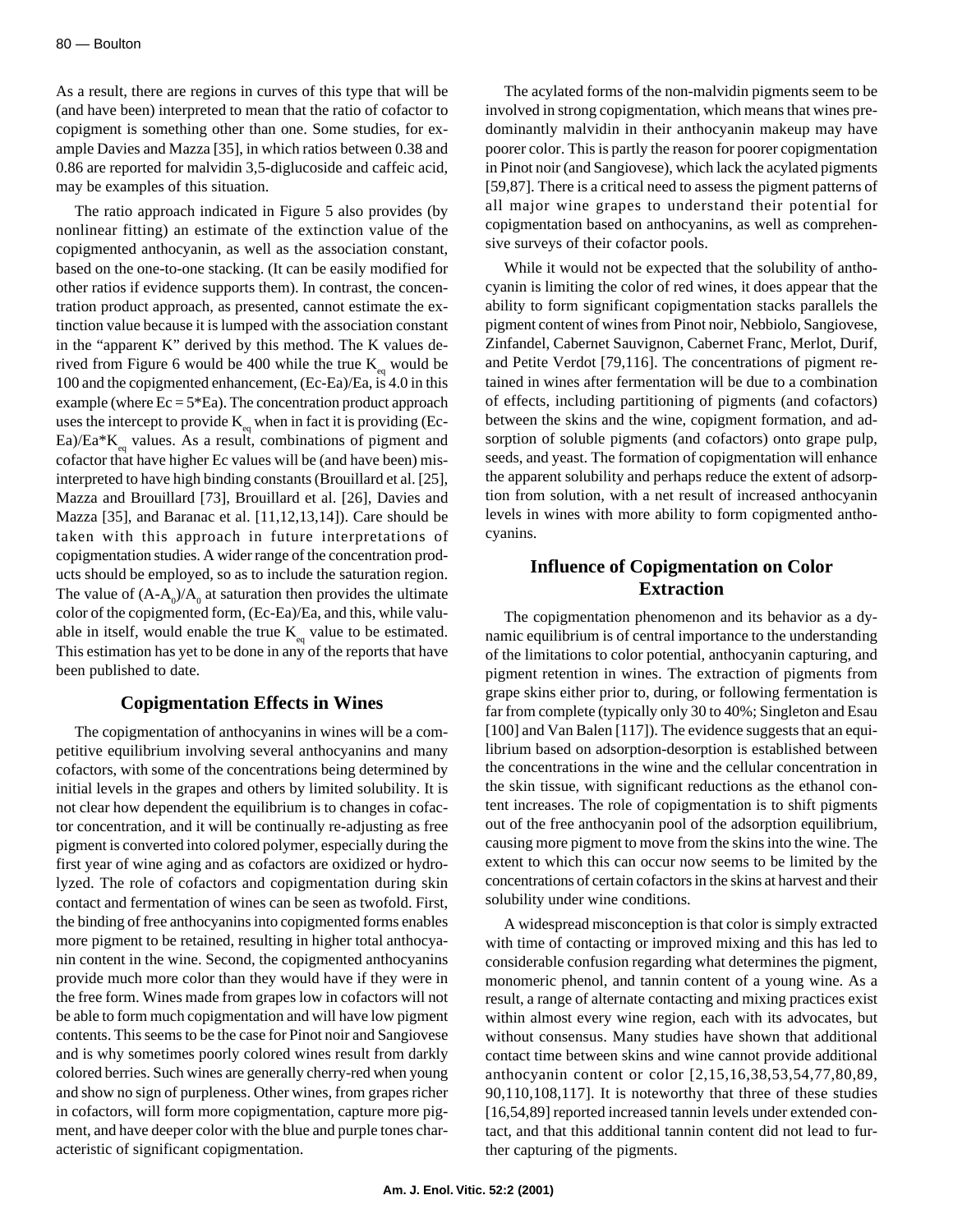The existence of an extraction equilibrium (and therefore limits to pigment extraction) is easily demonstrated by taking skins taken from red wine after the maximum pigment concentration has been attained and putting them into a white juice. While the pigments are not able to move into the wine from which they were taken, where an equilibrium concentration had been reached, they will readily move from the skin tissue into the new juice until a new equilibrium is established.

The extent of this equilibrium, and hence the color of a young wine, would then be controlled by the concentrations of pigments and cofactors in the berries and the juice volume in which they are in contact. Other than the initial rate of movement into the wine, the contacting and mixing practices would have little influence on the final equilibrium concentration of the pigments, which is what is actually observed in virtually all red wines. The role of higher temperature has dual and competing contributions. It enhances the solubility of most species, but especially those cofactors that have limited solubility, enhancing the pool of copigmented pigments. Thermodynamically, however, it favors the dissociation of copigmented forms and may actually cause a loss in the color due to copigmentation. On cooling, and often in the weeks and months following fermentation, precipitation can occur of the excess cofactors, usually resulting in some pigment precipitation and significant color loss.

The influence of the juice volume is to establish the concentration of free anthocyanin that results from the amount of anthocyanins that move from the skins into the juice. This movement will continue until the free anthocyanin equilibrium has been established and the effects on copigmentation are due to the second-order contributions from both the pigment and the cofactor concentrations. That is why berry size seems to be important in the color of some red wines and why there can be effects due to increasing the proportion of skins to juice, either by the addition of other skins or the removal of some juice in the practice of "bleeding." However, these results are not generally true and often no enhancement in color is observed. The effect on final color will be limited if saturation has been reached for the major cofactors [98].

Physical limitations to the establishment of the color equilibrium can result from mass transfer due to the mixing of skins and juice, and while enhanced rates of extraction can be achieved in some methods, the same pigment equilibrium is expected to be established. While some investigators and winemakers do not hold this view, well-controlled studies testing the influence of extraction methods on all of the components involved in the color equilibrium have yet to be reported. There are several studies that have shown the attainment of pigment and color maxima during the first half of traditional fermentations (punched-down or pumped-over) and that further skin contact has no effect in increasing pigment concentration or retention [15,16,38,53,54, 77,80,89,90,108,117]. The use of alternative contacting regimes has yet to demonstrate any ability to modify this equilibrium other than by temperature effects, most of which seem to be short-term. These regimes include the use of complete, or fractional, drawing of the juice from the skins prior to its return (*de l' estage*), soaking of skins prior to the onset of fermentation ("presoak"), keeping of juice and skins together for a period of weeks after

the end of fermentation ("extended maceration") or continuous (or periodic) pump-overs, a submerged skin cap, punching-down of the skin cap or rotary fermentors. While all of these treatments have the potential to modify the true extraction of most other phenols and tannin levels, particularly the tannins from seeds, there is no evidence that they can enhance the copigmentation equilibrium or wine color to any significant degree in the longterm. The same seems to be true of various enzyme preparations that have been tested for color enhancement.

The view that this equilibrium is predetermined by the composition of the grapes would suggest that the enhancement of color is not possible, even with enhanced extraction by cell wall breakdown. While they may provide short-term results of higher color, such methods do not seem to provide enhancements that remain after the exposure to barrel surfaces and months of aging at cellar temperatures. It appears to be generally true that the factors controlling the solubility and retention of pigments in young wines are more important than contacting methods in determining wine color. That is one explanation for why a wide range of alternative contacting and extraction practices continue to be used, with no single method being significantly better than others in terms of color retention.

Further evidence that the initial composition is the major influence on final wine color can be found in experiments in which the grape composition has been modified by the addition of colorless cofactors. These additions, of natural grape constituents such as caffeic acid and catechin, to juices prior to fermentation have resulted in significantly enhanced pigment retention in the cultivars Listan negro [33,34] and Pinot noir [27]. These color enhancements are stable (retained for more than a year) and greater than any effects due to temperature, enzyme treatments, or skins-juice contacting methods that have ever been reported.

It is now of great importance to renew the search for relationships between the pigment and phenol composition of grapes and their corresponding wine. Until recently, the color of wine due to the anthocyanins could not be calculated from a chromatographic analysis and the anthocyanin content could not be accurately determined by spectrophotometric methods, both because of the influence of copigmentation. Further, there has been an overdue emphasis on the anthocyanin content of skins. It is now clear that the levels of copigmentation cofactors are at least as important, and in many cases more important. In light of this, it is necessary to reassess many of the conclusions from previous studies and to rethink many of the ideas that have been developed concerning the influence of viticultural conditions and winemaking practices on the color of young and aged red wines.

# **Cofermentation of Red Grapes from Different Cultivars**

The possibility exists in which red grapes that are deficient in certain cofactors might benefit from being fermented in the presence of others that might have an excess of them, especially if they are cofactors, such as the flavones, with limited solubility. The ability to form additional copigmentation during fermentation would give rise to more deeply colored wines than would occur simply by blending the individual wines that had been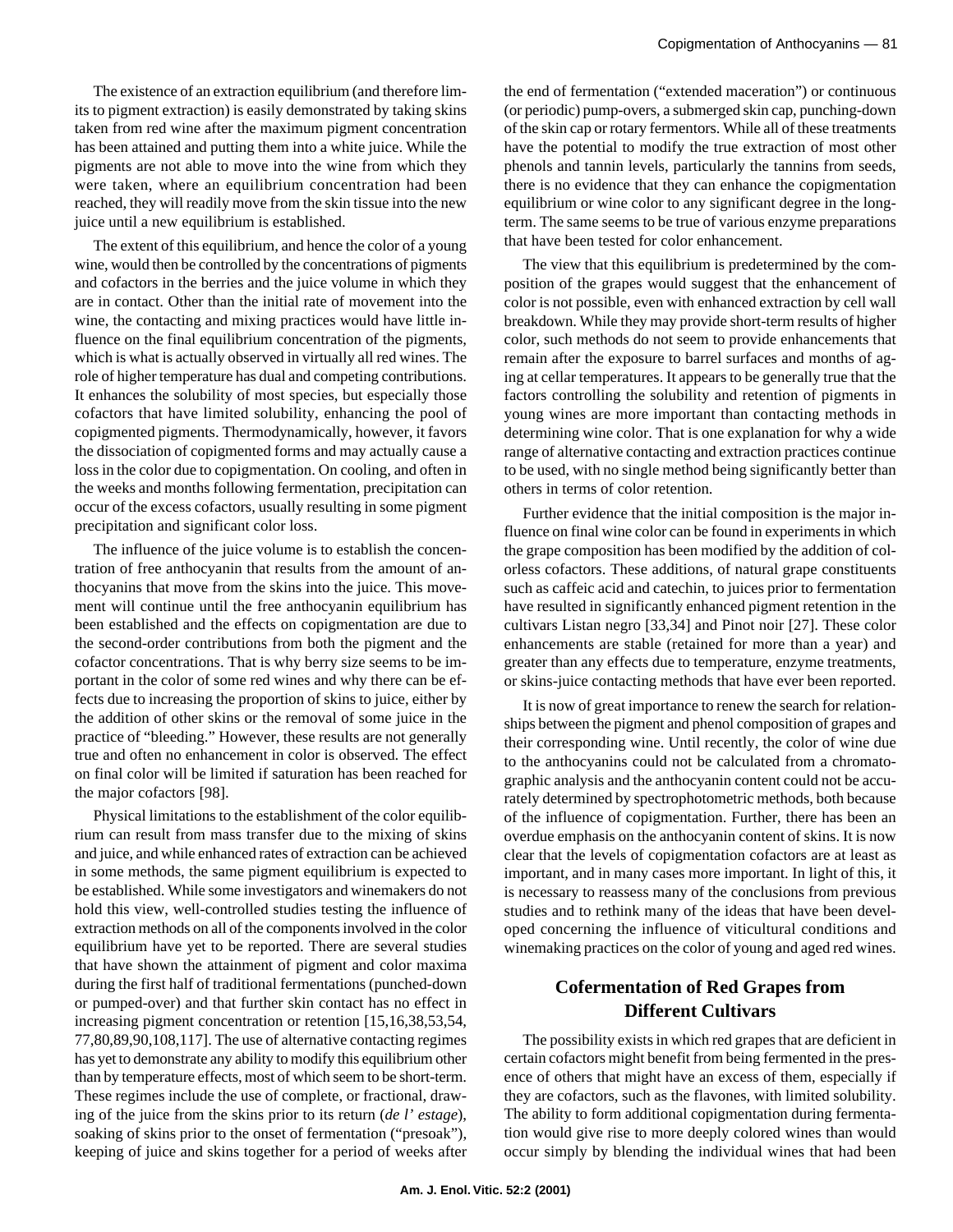fermented separately. The grape mixture may be of different lots of the same cultivar or it may be of different cultivars. Enhanced color will not be seen in all cases since the extent of the effect will depend on the ability of some of the grapes to benefit from additional cofactors and the ability of other grapes in the mixture to provide those cofactors.

## **Cofermentation of White and Red Grapes**

The extension of this reasoning of grape mixtures includes the possibility that certain white cultivars might be rich in cofactors and that when cofermented with red grapes deficient in cofactors, more copigmentation and capturing of the anthocyanins could occur, giving more color in the resultant wine. Because white juices are not usually fermented on their skins, the levels of certain cofactors, especially the slightly soluble flavones present in the skins, will not usually be reflected in the phenolic analysis of these wines. The traditional use of some white grapes, such as Trebbiano or Malvasia, with Sangiovese and other red grapes in certain regions of Italy, are good examples of this. Others examples exist in certain wine regions of France, Spain, and Argentina. The increase in color of a port wine when a white skin extract was introduced was noted by Timberlake [112], and it is an example of color enhancement due to copigmentation, resulting from the cofactors from the white skins.

Gogliotti et al. [40] has shown, based on the wines from six seasons, that the best color enhancement of one-year-old Sangiovese wines occurred when Trebbiano and Malvasia comprised between 5 and 15% of the grape mix and a further 10% was from Canaiolo. The addition of too high a percentage of white grapes will lead to progressive pigment adsorption to the skins and pulp, beyond any color enhancement effects, resulting in a net loss in color. Any concern regarding dilution (or extension of the red wine volume) can be overcome when only the pressed skins are used. However, there will be no advantage in this approach if the red grapes already have sufficient amounts of the cofactors or if the white grapes have insufficient amounts of cofactors to give. It is clear that not all white cultivars will be suitable or acceptable and there are many possible combinations that need to be investigated. Seasonal effects on the outcome of such a practice are to be expected.

## **Color Loss in the Months after Fermentation**

The formation of maximum color by midfermentation and then a loss of some of it in the days and weeks following the end of fermentation is a pattern that has long been known and widely reported [15,38,52-54,77,80,89,90,108,110,117]. This has generally been attributed to a fall in anthocyanin content, although the loss in color is a larger percentage than that observed in the anthocyanin content [90]. This larger loss in color than can be accounted for by the loss in anthocyanins may be due to a breakup of the copigmentation stacks formed earlier in fermentation.

The shape of the anthocyanin concentration curve during fermentation has been described mathematically in terms of an exponential approach to a limiting value, followed by a later, slower depletion to a lower value [18]. This has been postulated to be due to diffusion-controlled extraction phase, which reaches an extraction equilibrium, followed by secondary adsorption

phase (to grape pulp, seeds, and yeast) as the ethanol concentration increases toward the end of the fermentation. The additional color loss by adsorption onto stems when they are present has been well documented, and this appears to be an extension of the more general adsorption onto pulp and yeast. Hilgard [53,54] noted the fall in color after fermentation and showed it to be greater in fermentations at 32 and 20°C than at 25°C. It ranged from almost nothing in a Teinturier sample to typically 30% in Cabernet Sauvignon, Zinfandel, and Barbera wines [52].

If the adsorption involves primarily the free anthocyanin forms and not the copigmented forms, wines low in copigmentation would be more easily depleted of their anthocyanins by this action. As the solubility of anthocyanins in winelike solutions is much greater than that found in most wines, it appears that concentrations beyond that of the natural distribution between the skin and the wine levels must be due to the result of copigmentation.

Further loss in color due to adsorption of either free pigments or cofactors onto the surfaces of new barrels is expected (and has been shown in one case [89]). The extent of this would be wine-specific, and it will alter the equilibrium that is in effect during the polymerization reactions that will occur in the subsequent aging of the wine.

## **The Color Contribution of Wines to Blends**

A common challenge for winemakers is to understand the color exhibited by different wines and that displayed when they are blended. This especially true when these are young wines in which most of their color is accounted for by the free and copigmented anthocyanins. The nonlinear loss of copigmented color with dilution applies to each wine in a blend, and the color of the blend will not always be in relation to the volume and color of the wines used. While a small amount of deeply colored young wine might be chosen to add color to older aged red wines, at small additions it will be extensively diluted. The implication based on copigmentation is that it can only give the noncopigmented fraction of its color to the blend, which would typically be 70%, or as little as 50%, of its initial color. Boutaric et al. [22] and Winkler and Amerine [125,126] have both shown the nonlinear nature of the color of red wine blends, when at least one wine is young enough to have significant copigmentation. When there is insignificant copigmentation in either wine, usually in wines that have been aged for a year or more, the color of the blend then follows the expected linear relationship with the volume of the fractions used.

# **Behavior of Copigmentation toward Fining and Cold-Holding Treatments**

The presence of copigmented forms of the anthocyanins calls for a fresh look at the effects of various other winemaking treatments such as fining and cold-stabilization on the color of young red wines. Because the copigmented form is so much more colorful than the free form, any treatments that cause some dissociation of the copigmentation stack can have more effect on color than that due to anthocyanin depletion.

The importance of the cofactors in the extent of copigmentation has already been emphasized and the limited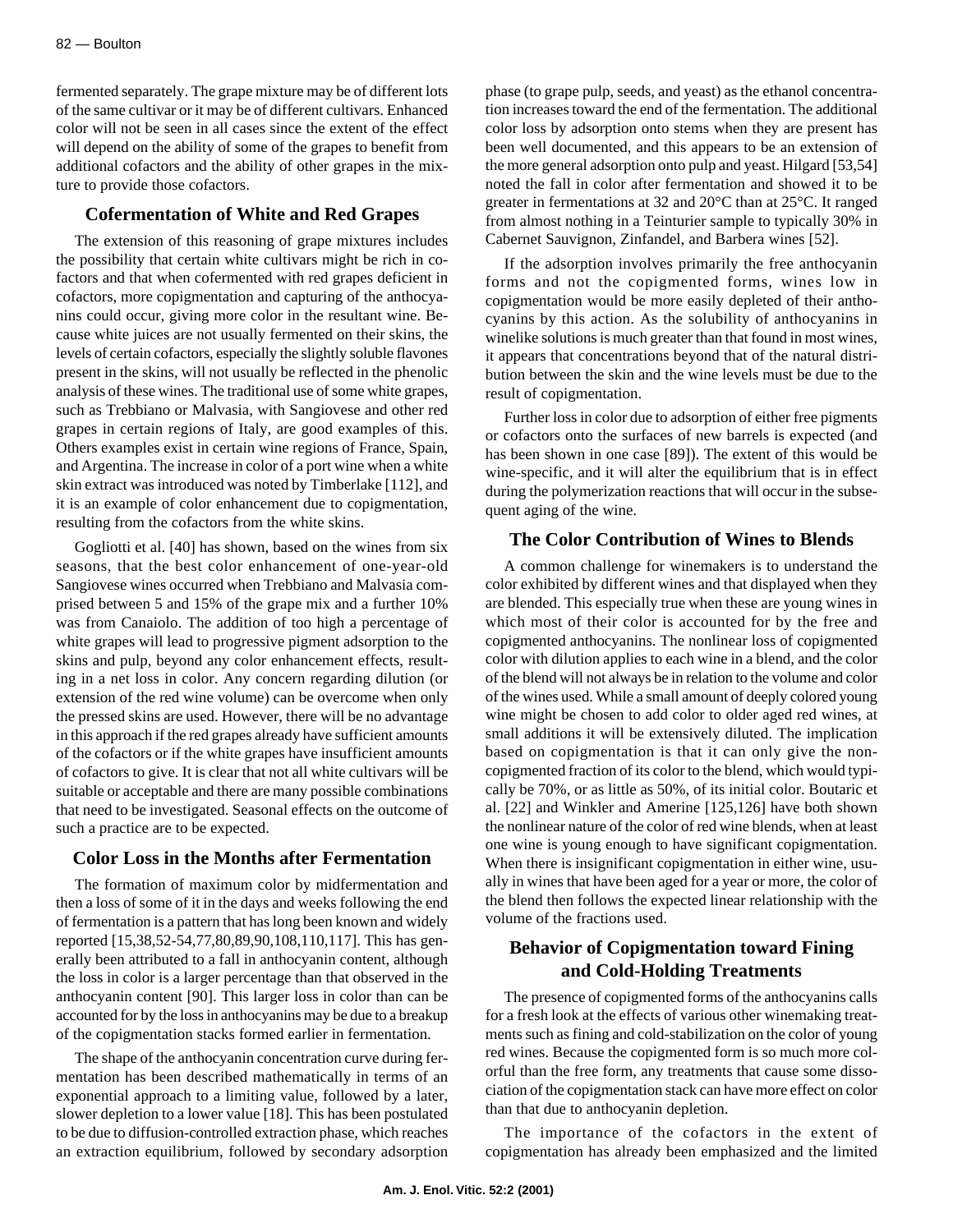solubility of some of the more potent ones has been mentioned. The effect of the temperature conditions used during stabilization would be capable of causing a loss in copigmentation and color, with relatively little change in the anthocyanin content. The use of moderate temperatures more like those expected in the marketplace, 10 to 15°C, have been suggested [20] for "tartrate stabilization" of red wines, even though much more severe conditions are generally used in both the domestic and international trade.

A secondary effect appears to be the possible role of the bitartrate anion in the stability of the copigmentation stack at wine pH. The reduction of the bitartrate concentration in wines already low in tartrate levels may cause significant loss in copigmented color due to a shortage of available anions and less stability of the copigmentation stack.

# **Role of Copigmentation in Oxidation and Aging Reactions**

The rates of certain important chemical reactions in wine, namely the oxidation of flavonoids and the polymerization of pigments and flavonoids into larger polymers, are poorly understood and currently cannot be estimated from wine composition. Part of the reason for this is that the understanding of the kinetics of these reactions is limited even for single components, let alone for mixtures. However, a more significant factor may be that the rates are likely to be related to the free concentrations of the phenolic substrates, not their total concentrations. Since many of the flavonoids are moderately strong cofactors, a significant fraction (perhaps 30%) of their total pool is likely to be in the copigmentation stack at any time, thereby establishing a smaller reaction pool than might be expected and, subsequently, a slower reaction rate. The immediate implication is that the rates of polymerization would be slower than an equivalent pool without any copigmentation, and if both an anthocyanin and a flavonoid are involved in the reaction, then it could be second-order in nature, leading to an even more dramatic effect on the rate. Berg [15] suggested that the susceptibility of wine to oxidation was related to the degree of association of its pigments, although there are little data to demonstrate this. A later report of the rates of red polymer formation found that the polymeric pigments in a model solution, prepared by skin extraction, formed at almost twice the rate of those in the corresponding wine [103], a result that would be expected based on the above arguments. This suggests that the level of copigmentation may influence the rates of polymer formation and oxidation, and wines that are higher in copigmentation would react more slowly than those lower in copigmentation, under the same conditions. While there is some anecdotal evidence that this might be true in deeply colored red wines, there are several conflicting factors such as total phenolic content, tannin content, and pH that limit any conclusions at this time. Controlled experiments in which the rates of pigment consumption and polymer formation need to be performed in many different wines to see if the rates are at all influenced by the extent of copigmentation.

The above discussion is based on the premise that the free form of pigments and flavonoids are involved in these reactions. An alternative view is that the stacked form may be a more reactive or preferred arrangement for the limiting step in the anthocyanin polymerization reactions. In this case, the rate of anthocyanin loss during aging would be related to the fraction of pigment in the copigment stack rather than that in the free form, and wines higher in copigmentation would display faster rates of polymer formation.

The rates of oxidation reactions can be expected to be related to the free monomeric concentrations of the corresponding phenols. The effect of copigmentation would be to provide lower free concentrations and slower rates of oxidation, especially for the anthocyanins and the major cofactors. This would partly protect them from oxidation and favor their incorporation into red polymers rather than into brown polymers, a matter of considerable importance in the aging of red wines.

The distinction needs to be made between wines with high levels of copigmentation (due to higher levels of the critical cofactors) and wines high in total phenol or tannin content. Wines that have been overextracted, in terms of tannin or total phenolics, are not usually higher in copigmentation. This is because the movement of the cofactors from the skins into the wine seems to be controlled by an equilibrium, while that of most phenols (and tannins) is more completely extracted. There is essentially no relationship between these measures in the hundreds of wines that we have studied to date, and it is clear that further extraction does not lead to higher levels of cofactors.

# **Role of Copigmentation in Sensory Analysis**

Like the rates of polymerization and oxygen uptake reactions, the astringency and bitterness of red wines cannot be predicted from their component composition. There is considerable confusion as to the relative roles of monomeric and polymeric phenols in both astringency and bitterness, and there is growing evidence that the role of monomeric forms is much greater than has previously been considered. This is especially true of the influence of pH on these attributes and the behavior of the phenolic acids as a group compared to the flavonoids and polymers. Many of the flavonoids appear to be present at levels close to their flavor threshold concentration (Singleton and Noble [101]), and the rates of binding to receptor and saliva proteins would be expected to be related to their free concentrations rather than to their total concentrations. The influence of copigmentation will again be to lower the free pool of such components and thereby lower the rates and extent of these sensory interactions. Again, there is some anecdotal evidence that wines richer in color, especially purpleness, receive higher sensory rating. Such a relationship was proposed many years ago by Somers and Evans [106], based on the panel scores awarded to young Shiraz and Cabernet Sauvignon wines in one region of Australia. Timberlake et al. [114] studied various color measures and "flavor" and "overall quality" in two vintages of Beaujolais wines. They also re-analyzed the data of Somers and Evans [106] and the only measure that was significant in all cases was the "anthocyanin color," that is the color loss due to bisulfite bleaching. As the majority of this measure is due to copigmentation, it adds support to the view that copigmentation is positively correlated with some "quality," but more importantly, "flavor," measures in red wines. Tromp and van Wyk [115] have reinforced this view by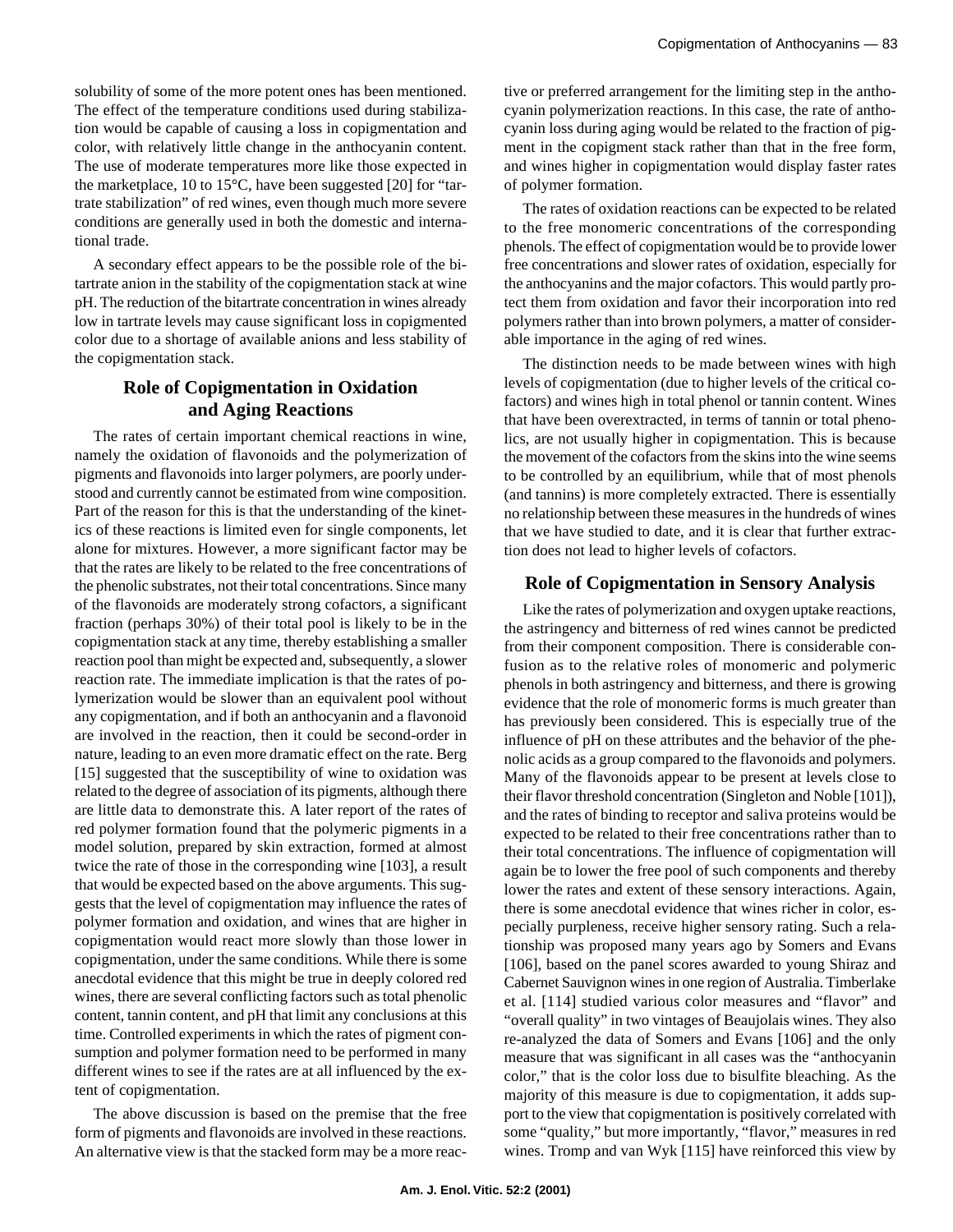showing that panelists could guess the quality rating of wines based on their color, but they were less successful estimating the color, having tasted the (masked) wine first. It is clear that the anthocyanins themselves provide no significant flavor contribution, and the connection was generally dismissed as being a correlated marker of other, more significant, impact flavor components. However, in terms of the possible softness that might be imparted by the inclusion of some astringent monomeric components into copigmentation stacks, the relationship between the extent of copigmentation (and therefore darker red wine color) and taster preference deserves renewed attention.

As mentioned previously, the 20% loss in the absorbance of wines at 280 nm, observed when they undergo a 20-fold dilution, may be due to the breakup of the copigmented forms, as measured at that wavelength. Alternatively, it may be evidence of a more general but limited association between essentially all of the phenolics components in red wines. This latter scenario would have several ramifications on a range of sensory attributes by acting as a delayed release mechanism for possibly all heterocyclic aroma constituents and of their mouth-feel and flavor. These ideas need to be further investigated.

#### **Some Possible Research Directions**

The fundamental studies of copigmentation with malvidin 3 glucoside-cofactor pairs in model solutions using both CD and NMR techniques have yet to be performed. These two methods each have their advantages, and there is considerable information about the association constants and molecular forms involved that needs to elucidated, both in aqueous and winelike (pH 3.3 to 3.6 and 12% v/v ethanol) solutions.

The role of ionic strength, more specifically anion type and concentration, on the stability of copigmentation stacks needs to be further investigated, particularly with respect to the differences between wines and the effects of cold stabilization treatments. The influence of wine pH on the color due to copigmentation also deserves further study so that its contribution in the various assays for anthocyanin content can be further understood.

The present picture of copigmented and free anthocyanins should now be applied to study the rates of polymeric pigment formation and the factors influencing it. These would include pH and oxidation effects, which in the past have been confused with the formation of brown polymers and their contribution to color density.

Our knowledge of this phenomenon in wines is still undeveloped and yet its role in the natural color of red wines can only be described as dramatic. It is now clear why the color of young red wine is not related to the anthocyanin content of the grapes from which it was made. The critical importance of the nature and concentrations of the copigmentation cofactors is now apparent, but there is little understanding of the factors influencing their formation and retention during the maturation of any red wine grapes. Almost all of the studies that have been conducted with an aim of understanding wine color need to be repeated, but with the focus on cofactors and their concentrations, rather than on the anthocyanins. This is as true for grapes as it is for wines. Hopefully, the limited value of experiments that measure the pigments content of berries, without following their movement into the corresponding wine, is now apparent.

There are quite specific patterns of the cofactors and their concentrations in wines that have been made from different cultivars [116]. This will lead to improved grouping of young wines based on their copigmentation components rather than by their pigments alone. There is also considerable variation in the concentration of copigmentation observed within wines of the same cultivar, growing district, and season. The causes of this variation are not yet understood. One study of more than 69 Cabernet Sauvignon wines found that the variation in copigmentation levels of wines made at any of 12 wineries was similar to the variation in the wines from the other wineries, and little different from the overall variation in all of the wines [70]. This suggests that most of the variance in copigmentation is due to the vineyard site and cultural practices rather than to the winemaking practices within a winery. It also supports the notion that the color obtained in a wine is preset at harvest and that there is little effect due to the contacting practices of the winery.

Apart from this study of Cabernet Sauvignon wines from one harvest in one district, there are apparently no similar comprehensive studies with any other cultivars. The effects due to rootstock and clone on copigmentation have not been studied in detail for any cultivar to date and, unfortunately, the same is true for the entire spectrum of cultural practices. The crop level (reported not measured) in the Cabernet Sauvignon study was not significantly correlated with copigmentation in the wines, although this deserves further study in other sites and conditions. Controlled investigations of the effects of light, both intensity and wavelength, on the formation and retention of cofactors in berries have started only recently. The role of root conditions, rootstock, soil moisture, and particularly root temperature would seem to be important in the initiation and control of berry size and the flavonoid synthesis, and may be preset long before veraison, although little attention has historically been given to this aspect in viticulture.

#### **Literature Cited**

1. Albach, R.F., R.E. Kepner, and A.D. Webb. Comparison of anthocyanin pigments of red vinifera grapes. II. Am. J. Enol. 10:164-172 (1959).

2. Amrani Jouet, K., and Y. Glories. Etude en conditions models de l'extractibilite des composes phenoliques des pellicules et des pepins de raisins rouges. J. Int. Sci. Vigne Vin 28:303-317 (1994).

3. Anderson, D.W., E.A. Julian, R.E. Kepner, and A.D. Webb. Chromatographic investigation of anthocyanin pigments in Vitis vinifera. Phytochemistry 9:1569-1578 (1970).

4. Asen, S., and L. Jurd. The constitution of a crystalline blue cornflower pigment. Phytochemistry 6:577-584 (1967).

5. Asen, S., R.N. Stewart, and K.H. Norris. Co-pigmentation of anthocyanins in plant tissues and its effect on color. Phytochemistry 11:1139-1145 (1972).

6. Aubert, S. Methodes usuelles d'eveluation des anthocyanes et tannin dans les vins. Ann. Fals. Exp. Chim. 63:107-117 (1970).

7. Bakker, J., and C.F. Timberlake. The distribution of anthocyanins in grape skin extracts of Port wine cultivars as determined by high performance liquid chromatography. J. Sci. Food Agric. 36:1315-1324 (1985).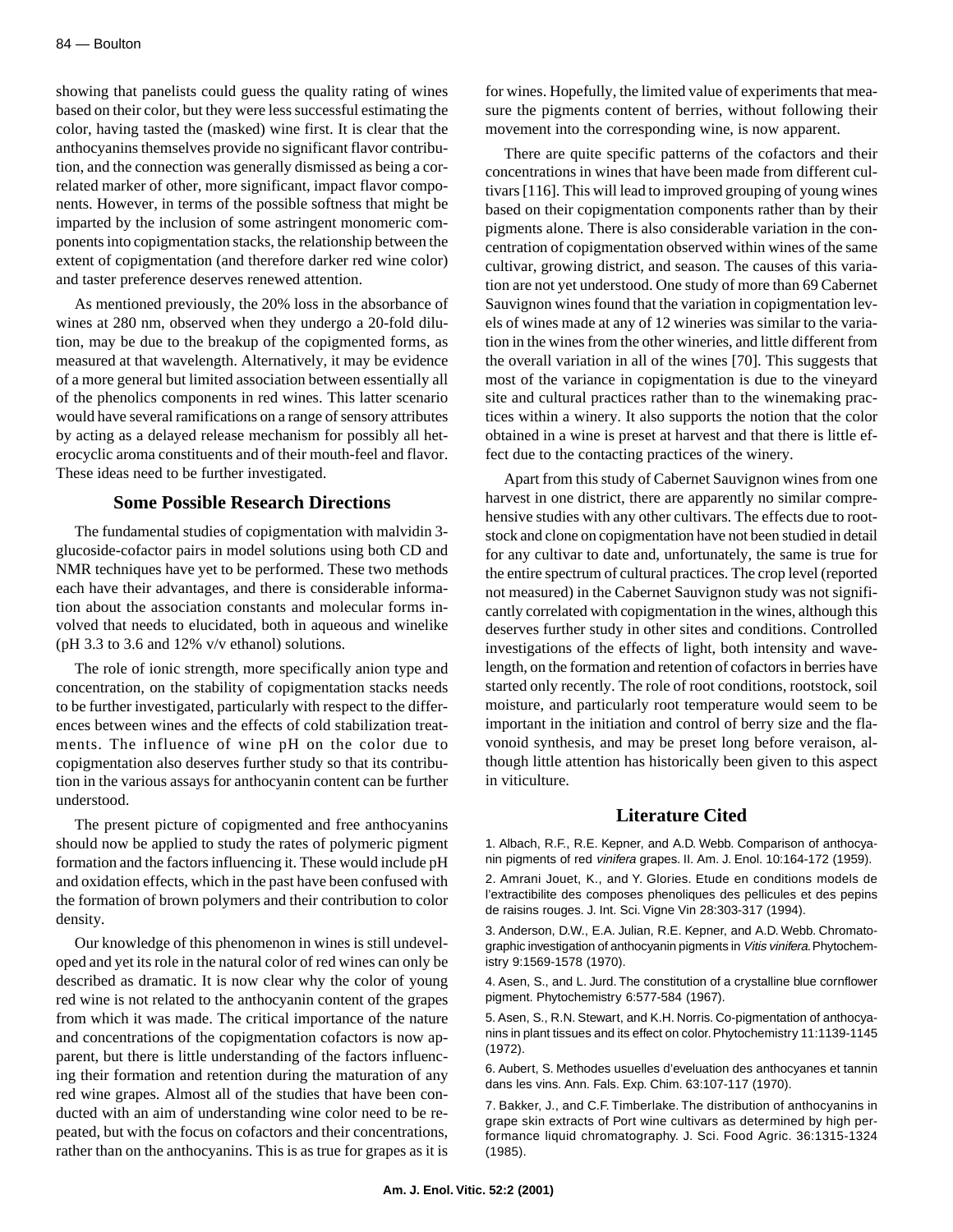8. Bakker, J., and C.F. Timberlake. The distribution and content of anthocyanins in young Port wines as determined by high performance liquid chromatography. J. Sci. Food Agric. 36:1325-1333 (1985).

9. Bakker, J., N. W. Preston, and C.F. Timberlake. The determination of anthocyanins in aging red wines: Comparison of HPLC and spectral methods. Am. J. Enol. Vitic. 37:121-126 (1986).

10. Baldi, A., A. Romani, N. Mulinacci, F.F. Vincieri, and B. Casetta. HPLC/ MS application to anthocyanins of V. vinifera. L. J. Agric. Food Chem. 43:2104-2109 (1995).

11. Baranac, J.M., N.A. Petranovic, and J.M. Dimitric-Markovic. Spectrophotometric study of anthocyan copigmentation reactions. J. Agric. Food Chem. 44:1333-1336 (1996a).

12. Baranac, J.M., N.A. Petranovic, and J.M. Dimitric-Markovic. Spectrophotometric study of anthocyan copigmentation reactions. J. Agric. Food Chem. 45:1694-1697 (1996b).

13. Baranac, J.M., N.A. Petranovic, and J.M. Dimitric-Markovic. Spectrophotometric study of anthocyan copigmentation reactions. J. Agric. Food Chem. 45:1698-1700 (1996c).

14. Baranac, J.M., N.A. Petranovic, and J.M. Dimitric-Markovic. Spectrophotometric study of anthocyan copigmentation reactions. J. Agric. Food Chem. 45:1701-1703 (1996d).

15. Berg, H.W. Stabilisation des anthocyanes. Comportement de la couleur dans les vins rouges. Ann. Technol. Agric. 12, Supp. 1:247-259 (1965).

16. Berg, H.W., and M.A. Akiyoshi. The effect of contact time of juice with pomace on the color and tannin content of red wines. Am. J. Enol. 7:84- 90 (1956).

17. Berg, H.W., and M.A. Akiyoshi. On the nature of reactions responsible for color behavior in red wines: A hypothesis. Am. J. Enol. Vitic. 26:134-143 (1975).

18. Boulton, R.B. Red Wines. In Fermented Beverages. J. Piggot and A.H. Lea (Eds.). Chapman and Hall, Glasgow, UK (1995).

19. Boulton, R.B. A method for the assessment of copigmentation in red wines. Presented at the Forty-seventh Annual Meeting of the American Society for Enology and Viticulture, Reno, NV (June 1996).

20. Boulton, R.B., V.L. Singleton, L.F. Bisson, and R.E. Kunkee. Principles and Practices of Winemaking. Aspen, New York (1996).

21. Bourzeix, M., N. Heredia, and M-I. Estrella Pedrola. Le dosage des anthocyanes des vins. Sci. Aliments 2:71-82 (1982).

22. Boutaric, A., L. Ferre, and M. Roy. Reserches spectrophotometriques sur la couleur des vins. J. Annal. Falsific. 30:196-209 (1937).

23. Brouillard, R. Chemical structure of anthocyanins. In Anthocyanins as Food Colors. P. Markakis (Ed.), pp. 1-40. Academic Press, New York (1982).

24. Brouillard, R., and B. Delarporte. Chemistry of anthocyanin pigments. 2. Kinetic and thermodynamic study of proton transfer, hydration and tautomeric reactions of malvidin 4-glucoside. J. Am. Chem. Soc. 99:8461- 8468 (1977).

25. Brouillard, R., G. Mazza, Z. Saad, A.M. Albrecht-Gary, and A. Cheminat. The copigmentation reaction of anthocyanins: A microprobe for the structural study of aqueous solutions. J. Am. Chem. Soc. 111:2604- 2610 (1989).

26. Brouillard, R., M-C. Wigand, O. Dangles, and A. Cheminat. pH and solvent effects on the copigmentation of malvin with polyphenols, purine and pyrimidine derivatives. J. Chem. Soc., Perkin Trans. 2:1235-1241 (1991).

27. Bruchfeld, S.E., E.S. Bordeu, and R.B. Boulton. Effect of color and formed copigmentation complexes due to the addition of different cofactors to Pinot noir musts and wines. Presented at the Forty-ninth Annual Meeting of the American Society for Enology and Viticulture, Sacramento, CA (June 1998).

28. Bucelli, P., V. Faviere, F. Giannetti, and A. Gigliotti. Caratteristiche analitiche e valutazione dell'attitudine del "Colorino" a migliorare la qualita del vino Chianti. Vignevini. 17:57-62 (1991).

29. Burroughs, L.F. Determining free sulfur dioxide in red wine. Am. J. Enol. Vitic. 26:25-29 (1975).

30. Cai, Y., T.H. Lilley, and E. Haslam. Polyphenol-anthocyanin copigmentation. J. Chem Soc., Chem. Commun. 5:380-383 (1990).

31. Chen, L.J., and G. Hrazdina. Structural properties of anthocyaninflavonoid complex formation and its role in plant color. Phytochemistry 20:297-302 (1981).

32. Dangles, O., M. Elhabiri, and R. Brouillard. Kinetic and thermodynamic investigation of the aluminium-anthocyanin complexation in aqueous solution. J. Chem. Soc., Perkin Trans. 2:2587-2596 (1994).

33. Darius-Martin, J., E. Diaz, V. Gutierrez, and R.B. Boulton. The enhancement of red wine color by pre-fermentation addition of copigment precursors. Presented at the Forty-eighth Annual Meeting of the American Society for Enology and Viticulture, San Diego (June 1997).

34. Darius-Martin, J., M. Carrillo, E. Diaz and R.B. Boulton. Enhancement of red wine color by pre-fermentation additions of copigments. Food Chem. 73:217-220 (2001).

35. Davies, A.J., and G. Mazza. Copigmentation of simple and acylated anthocyanins with colorless phenolic compounds. J. Agric. Food Chem. 41:716-720 (1993).

36. Doymaz, F., R. Boulton, and A. Palazoglu. The application of partial least squares methodology to copigmentation in red wines. Presented at the Forty-ninth Annual Meeting of the American Society for Enology and Viticulture, Sacramento (June 1998).

37. Elhabiri, M., P. Figueiredo, K. Toki, N. Saito, and R. Brouillard. Anthocyanin-aluminum and -gallium complexes in aqueous solution. J. Chem. Soc., Perkin Trans. 2:355-362 (1997).

38. Ferre, L. Traite d'Oenologie Bourguignonne. 110. Institut National Appelation d'Origin du Vin et Eaux-de-Vie, Paris, France (1958).

39. Fong, R.A., R.E. Kepner, and A.D. Webb. Acetic-acid-acylated anthocyanin pigments in the grape skins of a number of varieties of Vitis vinifera. Am. J. Enol. Vitic. 22:150-155 (1971).

40. Gigliotti, A., P.L. Bucelli, and V. Faviere. Influenza delle uve bianche Trebbiano e Malvasia sul colore del vino Chianti. Vignevini 11:39-46 (1985).

41. Glories, Y. Reserches sur la mat'erie colorant des vins rouges. D.Sc. Thesis, Univ. de Bordeaux II (1978).

42. Glories, Y. La couleur des vins rouge. 1. Les equilibres des anthocyanes et des tanins. Conn. Vigne Vin 18:195-217 (1984).

43. Glories, Y. La couleur des vins rouge. 2. Mesure, origine et interpretation. Conn. Vigne Vin 18:253-271 (1984).

44. Goto, T., T. Hoshino, and M. Ohba. Stabilization effect of neutral salts on anthocyanins: Flavylium salts, anhydrobases and genuine anthocyanins. Agric. Biol. Chem. 40:1593-1596 (1976).

45. Goto, T., T. Hoshino, and S. Takase. A proposed structure of commelin, a sky blue anthocyanin complex obtained from the flower petals of commelina. Tetrahedron Lett. 31:2905-2908 (1979).

46. Harborne, J. B. Spectral methods of characterizing anthocyanins. Biochem. J. 70:22-28 (1958).

47. Harada, N., and K. Nakanishi. Circular Dichroic Spectroscopy–Exciton Coupling in Organic Stereochemistry. University Science Books, Mill Valley, CA (1983).

48. Haslam, E. In vino veritas: Oligomeric procyanidins and the aging of red wines. Phytochemistry 19:2577-2582 (1980).

49. Haslam, E. Practical Polyphenolics: From Structure to Molecular Recognition and Physiological Action, pp. 262-285. Cambridge University Press, Cambridge, UK (1998).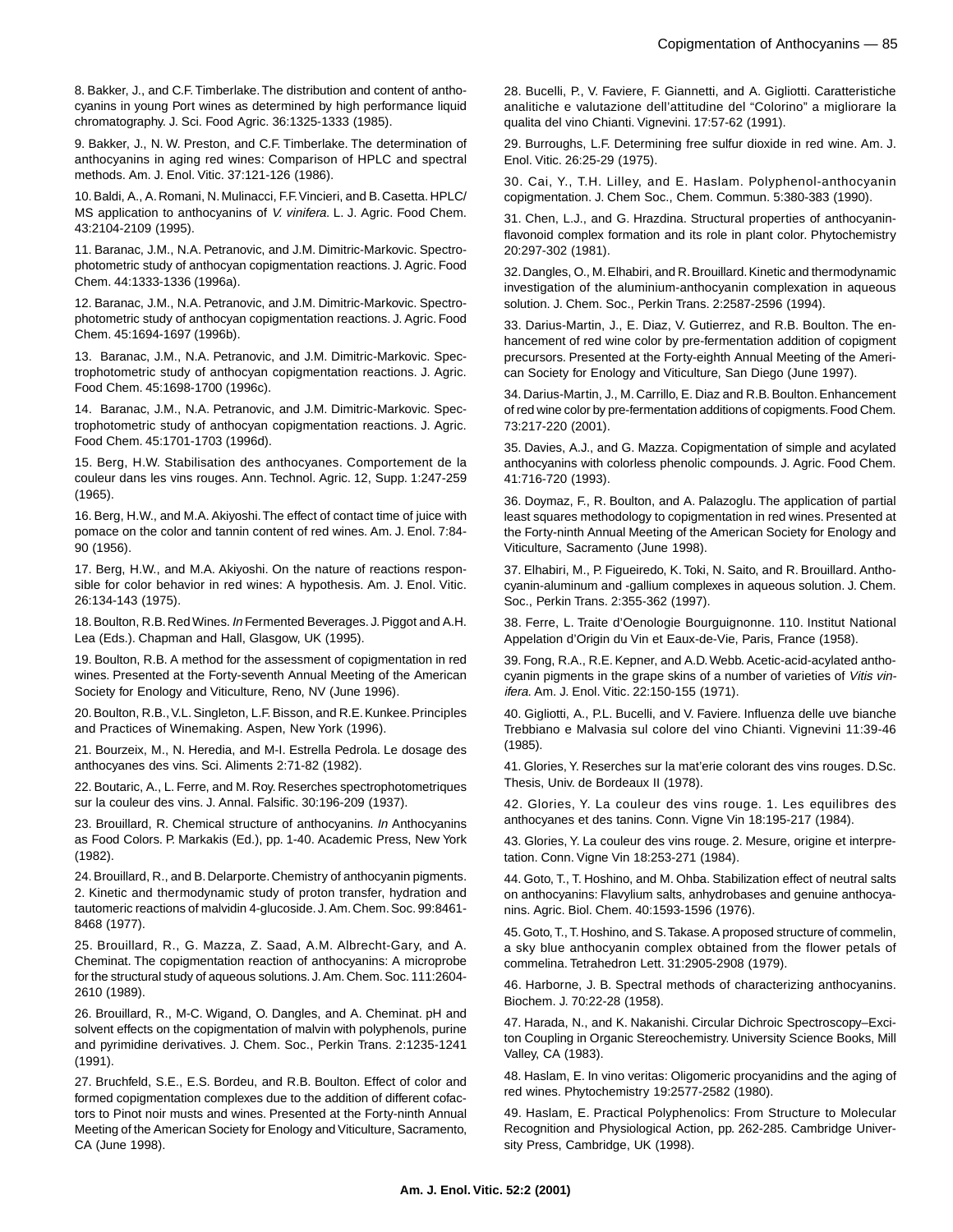50. Hayashi, K. The anthocyanins. In The Chemistry of Flavonoid Compounds. T.A. Geissman (Ed.), pp. 248-285. Macmillan, New York (1962).

51. Hebrero, E., C. Santos-Buelga, and J.C. Rivas-Gonzalo. High performance liquid chromatography-diode array spectroscopy identification of anthocyanins of Vitis vinifera variety Tempranillo. Am. J. Enol. Vitic. 39:227- 233 (1988).

52. Hilgard, E.W. Colorimetric measurement of wines. Univ. Calif. Agric. Expt. Stn. Bull. 60 (1886).

53. Hilgard, E.W. Experiments on methods of fermentation. Univ. Calif. Agric. Expt. Stn. Bull. 63 (1887).

54. Hilgard, E.W. The extraction of color and tannin during red-wine fermentations. Univ. Calif. Agric. Expt. Stn. Bull. 77 (1887).

55. Hmamouchi, M., N. Es-Safi, M. Lahrichi, A. Fruchier, and E.M. Essassi. Flavones and flavonols in leaves of some Moroccan Vitis vinifera cultivars. Am. J. Enol. Vitic. 47:186-192 (1996).

56. Hoshino, T. An approximate estimate of self-association constants and self-stacking conformation of malvin quinoidal bases studied by 1H NMR. Phytochemistry 30:2049-2055 (1991).

57. Hoshino, T. Self-association of flavylium cations of anthocyanidin 3,5 diglucosides studies by circular dichroism and 1H NMR. Phytochemistry 31:647-653 (1992).

58. Hoshino, T., and U. Matsumoto. Evidences of the self-association of anthocyanins. I. Circular dichroism of cyanin anhydrobase. Tetrahedron Lett. 21:1751-1754 (1980).

59. Hoshino, T., U. Matsumoto, and T. Goto. The stabilizing effect of the acyl group on the co-pigmentation of acylated anthocyanins with C-glucosides. Phytochemistry 19:633-667 (1980).

60. Hoshino, T., U. Matsumoto, and T. Goto. Self-association of some anthocyanins in neutral aqueous solution. Phytochemistry 20:1971-1976 (1981).

61. Hoshino, T., U. Matsumoto, T. Goto and N. Harada. Evidence of the self-association of anthocyanins IV. PMR spectroscopic evidence for the vertical stacking of anthocyanin molecules. Tetrahedron Lett. 23:433-436 (1982).

62. Hoshino, T., U. Matsumoto, N. Harada, and T. Goto. Chiral exciton coupled stacking of anthocyanins: Interpretation of the origin of anomalous CD induced by anthocyanin association. Tetrahedron Lett. 22:3621- 3624 (1981).

63. Houbiers, C., J.C. Lima, A.L. Macanita, and H. Santos. Color stabilization of malvidin 3-glucoside: Self-aggregation of the flavylium cation and copigmentation with the Z-chalcone form. J. Phys. Chem. B. 102:3578- 3585 (1998).

64. Hrazdina, G. Anthocyanin composition of Concord grapes. Lebensm. -Wiss. Technol. 8:111-113 (1975).

65. Hrazdina, G., and A.J. Franzese. Structure and properties of the acylated anthocyanins from Vitis species. Phytochemistry 13:225-229 (1974).

66. Hrazdina, G., and A.H. Moskowitz. Subcellular status of anthocyanins in grape skins. Proceedings of the University of California, Davis, Centennial Symposium, pp. 245-253 (1981).

67. Ingalsbe, D.W., A.M. Neubert, and G.H. Carter. Concord grape pigments. J. Agric. Food Chem. 11:263-268 (1963).

68. Jurd, L., and S. Asen. The formation of metal and "co-pigment" complexes of cyanidin 3-glucoside. Phytochemistry 5: 1263-1271 (1966).

69. Lay, H., and U. Draeger. Profiles of the pigments of different red wines. Vitic. Enol. Sci. 46:48-57 (1991).

70. Levengood, J. A survey of copigmentation in Cabernet Sauvignon wines. M.S. Thesis, University of California, Davis (1996).

71. Liao, H., Y. Cai, and E. Haslam. Polyphenol interactions. Anthocyanins: Co-pigmentation and colour changes in red wines. J. Sci. Food Agric. 59:299-305 (1992).

72. Mazza, G., and R. Brouillard. Recent developments in the stabilization of anthocyanins in food products. Food Chem. 25:207-225 (1987).

73. Mazza, G., and R. Brouillard. The mechanism of copigmentation of anthocyanins in aqueous solution. Phytochemistry 29:1097-1102 (1990).

74. Meyer, R. The relationship between metal cations and copigmentation in wines. M.S. Report, University of California, Davis (1999).

75. Miniati, E., P. Damiani, and G. Mazza. Copigmentation and self-association of anthocyanins in food model systems. Ital. J. Food Sci. 4:109- 116 (1992).

76. Mistry, T.V., Y. Cai, T.H. Lilley, and E. Haslam. Polyphenol interactions. Part 5. Anthocyanin co-pigmentation. J. Chem. Soc., Perkin Trans. 2:1287- 1296 (1991).

77. Nagel, C.W., and L.W. Wulf. Changes in the anthocyanins, flavonoids and hydroxycinnamic acid esters during fermentation and aging of Merlot and Cabernet Sauvignon wines. Am. J. Enol. Vitic. 30:111-116 (1979).

78. Nakayama, T.O.M., and J.J. Powers. Absorption spectra of anthocyanins in vivo. In Chemistry of Plant Pigments. C.O. Chichester (Ed.), pp. 193-199. Academic Press, New York (1972).

79. Neri, R., and R.B. Boulton. The assessment of copigmentation in red wines from the 1995 harvest. Presented at the Forty-seventh Annual Meeting of the American Society for Enology and Viticulture, Reno (June 1996).

80. Nessler, J. Die Bereitung, Plege und Untersuchung des Weines, p. 277. Eugen Ulmer, Stuttgart, Germany (1933).

81. Niketic-Aleksic, G.K., and G. Hrazdina. Quantitative analysis of the anthocyanin content in grape juices and wines. Lebensm. -Wiss. Technol. 5:163-165 (1972).

82. Nishio, M., M. Hirota, and Y. Umezawa. The CH/π Interaction. Evidence, Nature and Consequences. Methods in Stereochemical Analysis. A.P. Marchand (Ed.). Wiley-VCH, New York (1998).

83. Osawa, Y. Copigmentation of anthocyanins. In Anthocyanins as Food Colors. P. Markakis (Ed.), pp. 41-67. Academic Press, New York (1982).

84. Piergiovanni, L., and G. Volonterio. Tecniche cromatografiche nello studio della frazione antocianica della uve. Riv. Vitic. Enol. 33:289-308 (1980).

85. Piergiovanni, L., and G. Volonterio. Studio della frazione antocianica della uve. Vignevini. 8:49-53 (1981).

86. Pontallier, P. Recherches sur les conditions d'elevage des vins rouges. Role des phenomenes oxydatifs. D. Ing. Thesis, Univ. de Bordeaux II (1981).

87. Rankine, B.C., R.E. Kepner, and A D. Webb. Comparison of anthocyanin pigments of vinifera grapes. Am. J. Enol. 9:105-110 (1958).

88. Ribereau-Gayon, P. Interpretation chimique de la couleur des vins rouges. Vitis 12:119-142 (1973).

89. Ribereau-Gayon, P. The chemistry of red wine color. In The Chemistry of Winemaking. A.D. Webb (Ed.). Am. Chem. Soc. Adv. Chem. Ser. 137: 50-87 (1974).

90. Ribereau-Gayon, P. The anthocyanins of grapes and wines. In Anthocyanins as Food Colors. P. Markakis (Ed.), pp. 209-244. Academic Press, New York (1982).

91. Ribereau-Gayon, P., and N. Nedeltchev. Discussion et application des methodes modernes de dosage anthocyanes et des tanins dans les vins. Ann. Technol. Agric. 14:321-330 (1965).

92. Ribereau-Gayon, P., and E. Stonestreet. Le dosage des anthocyanes dans le vin rouge. Bull. Soc. Chim. France 47:2649-2652 (1968).

93. Ribereau-Gayon, P., P. Pontallier, and Y. Glories. Some interpretations of color changes in young red wines during their conservation. J. Sci. Food Agric. 34:505-516 (1983).